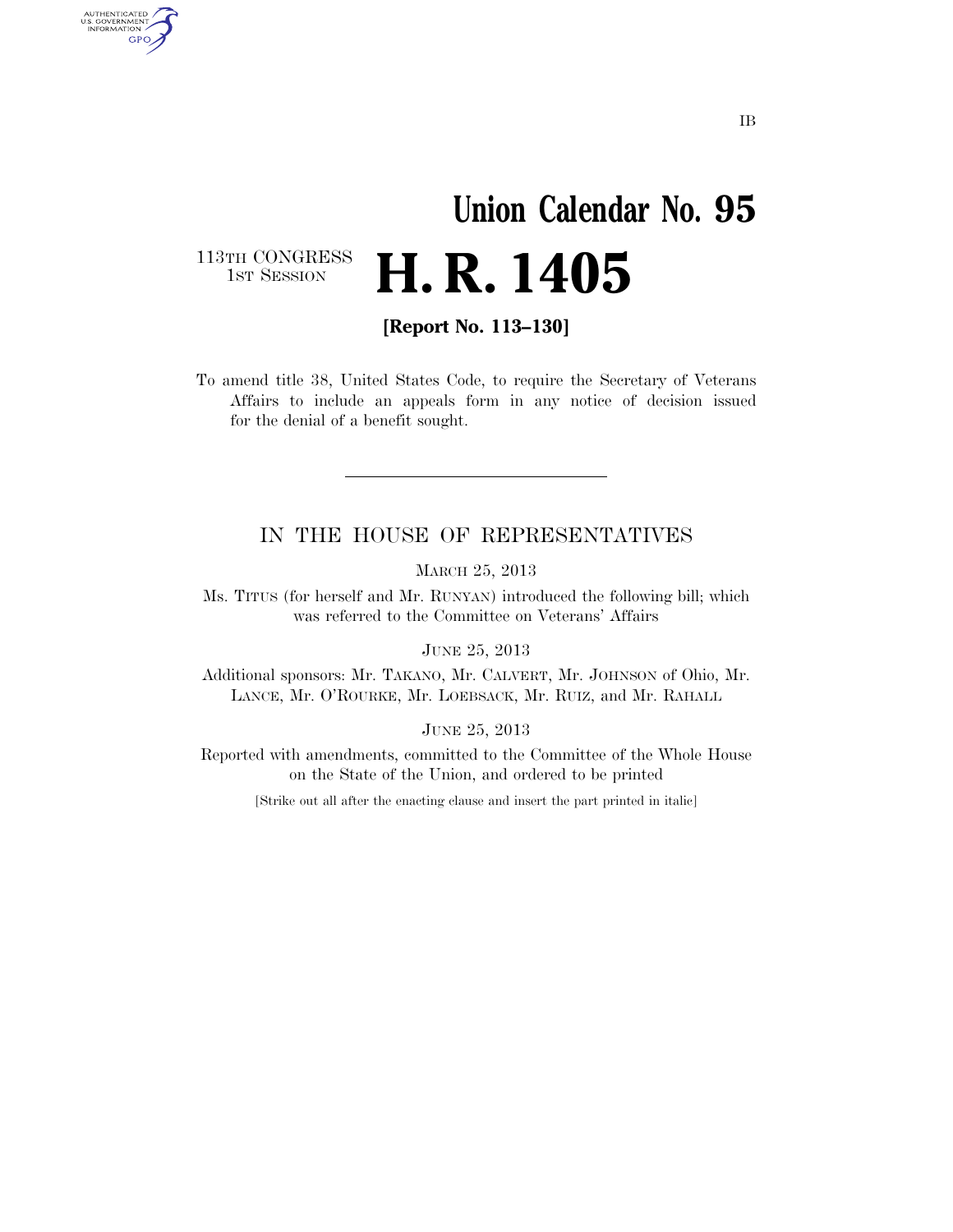## **A BILL**

2

To amend title 38, United States Code, to require the Secretary of Veterans Affairs to include an appeals form in any notice of decision issued for the denial of a benefit sought.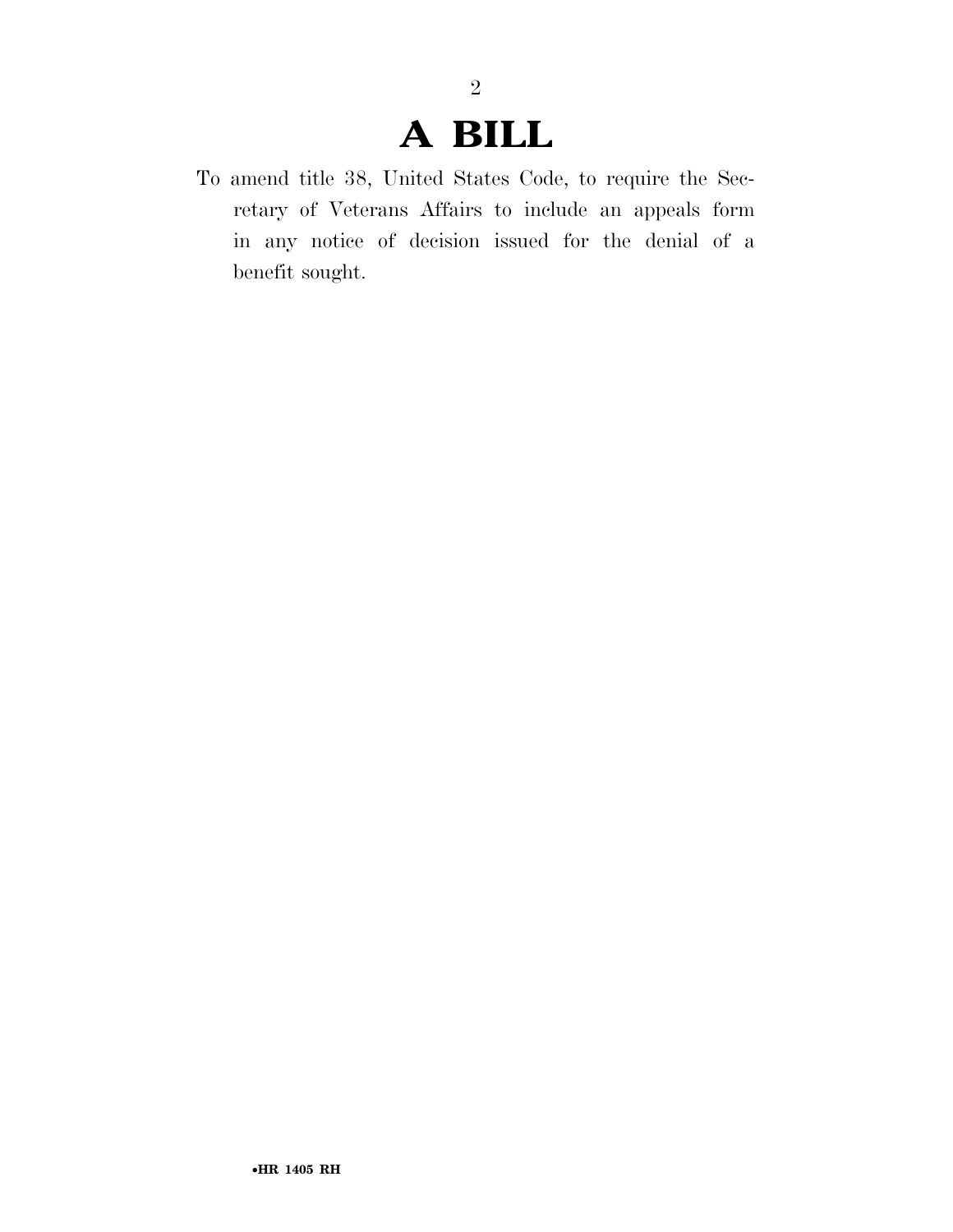| 1              | Be it enacted by the Senate and House of Representa-         |
|----------------|--------------------------------------------------------------|
| 2              | tives of the United States of America in Congress assembled, |
| 3              | SECTION 1. INCLUSION OF APPEALS FORMS IN NOTICES OF          |
| $\overline{4}$ | DECISIONS OF BENEFITS DENIALS ISSUED BY                      |
| 5              | THE SECRETARY OF VETERANS AFFAIRS.                           |
| 6              | (a) IN GENERAL.—Section $5104(b)$ of title $38$ ,            |
| 7              | United States Code, is amended—                              |
| 8              | (1) by striking "and $(2)$ " and inserting " $(2)$ ";        |
| 9              | and                                                          |
| 10             | $(2)$ by inserting before the period at the end the          |
| 11             | following: ", and $(3)$ a form that may be used to file      |
| 12             | an appeal of the decision".                                  |
| 13             | (b) EFFECTIVE DATE.—The amendments made by                   |
| 14             | subsection $(a)$ shall apply with respect to decisions made  |
| 15             | by the Secretary under section 511 of title 38, United       |
| 16             | States Gode, on or after the date of the enactment of this   |
| 17             | Act.                                                         |
|                | 18 SECTION 1. INCLUSION OF NOTICE OF DISAGREEMENT            |
| 19             | FORMS IN NOTICES OF DECISIONS OF BENE-                       |
| 20             | FITS DENIALS ISSUED BY SECRETARY OF VET-                     |
| 21             | <b>ERANS AFFAIRS.</b>                                        |
| 22             | (a) IN GENERAL.—Section 5104(b) of title 38, United          |
|                | 23 States Code, is amended—                                  |
| 24             | (1) by striking "and (2)" and inserting " $(2)$ ";           |
| 25             | and                                                          |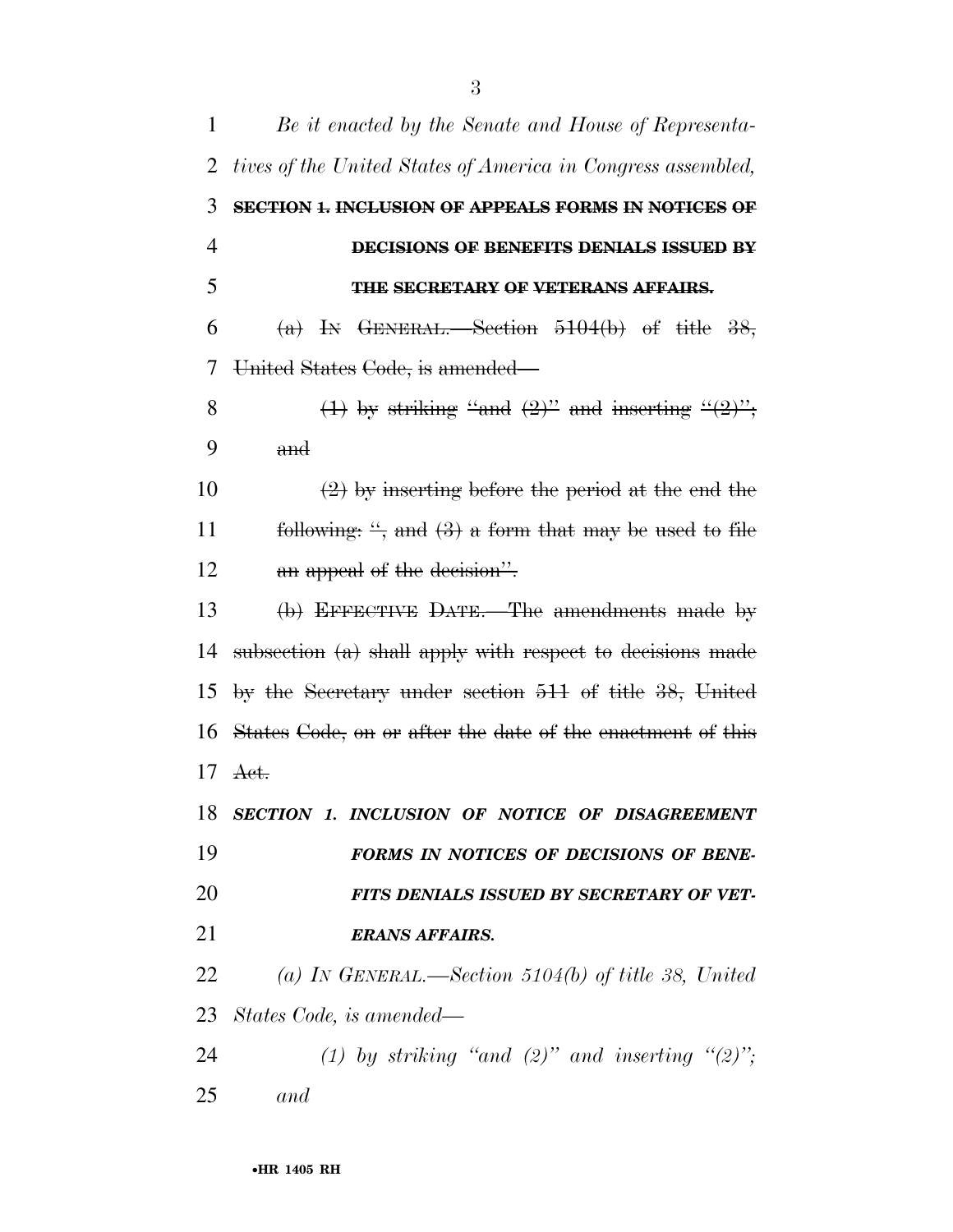| $\mathbf{1}$   | $(2)$ by inserting before the period at the end the          |
|----------------|--------------------------------------------------------------|
| 2              | following: ", and $(3)$ a form that may be used to file      |
| 3              | a notice of disagreement to the decision".                   |
| $\overline{4}$ | (b) EFFECTIVE DATE.—The amendments made by sub-              |
| 5              | section (a) shall apply with respect to decisions made by    |
| 6              | the Secretary under section 511 of title 38, United States   |
| 7              | Code, on or after the date of the enactment of this Act.     |
| 8              | SEC. 2. PROVISION OF STATUS UNDER LAW BY HONORING            |
| 9              | <b>CERTAIN MEMBERS OF THE RESERVE COMPO-</b>                 |
| 10             | <b>NENTS AS VETERANS.</b>                                    |
| 11             | (a) VETERAN STATUS.—                                         |
| 12             | $(1)$ IN GENERAL.—Chapter 1 of title 38, United              |
| 13             | States Code, is amended by inserting after section 107       |
| 14             | the following new section:                                   |
| 15             | "§107A. Honoring as veterans certain persons who             |
| 16             | performed service in the reserve compo-                      |
| 17             | nents                                                        |
| 18             | "Any person who is entitled under chapter 1223 of title      |
| 19             | 10 to retired pay for nonregular service or, but for age,    |
| 20             | would be entitled under such chapter to retired pay for non- |
| 21             | regular service shall be honored as a veteran but shall not  |
| 22             | be entitled to any benefit by reason of this section.".      |
| 23             | $(2)$ CLERICAL AMENDMENT.—The table of sec-                  |
| 24             | tions at the beginning of such chapter is amended by         |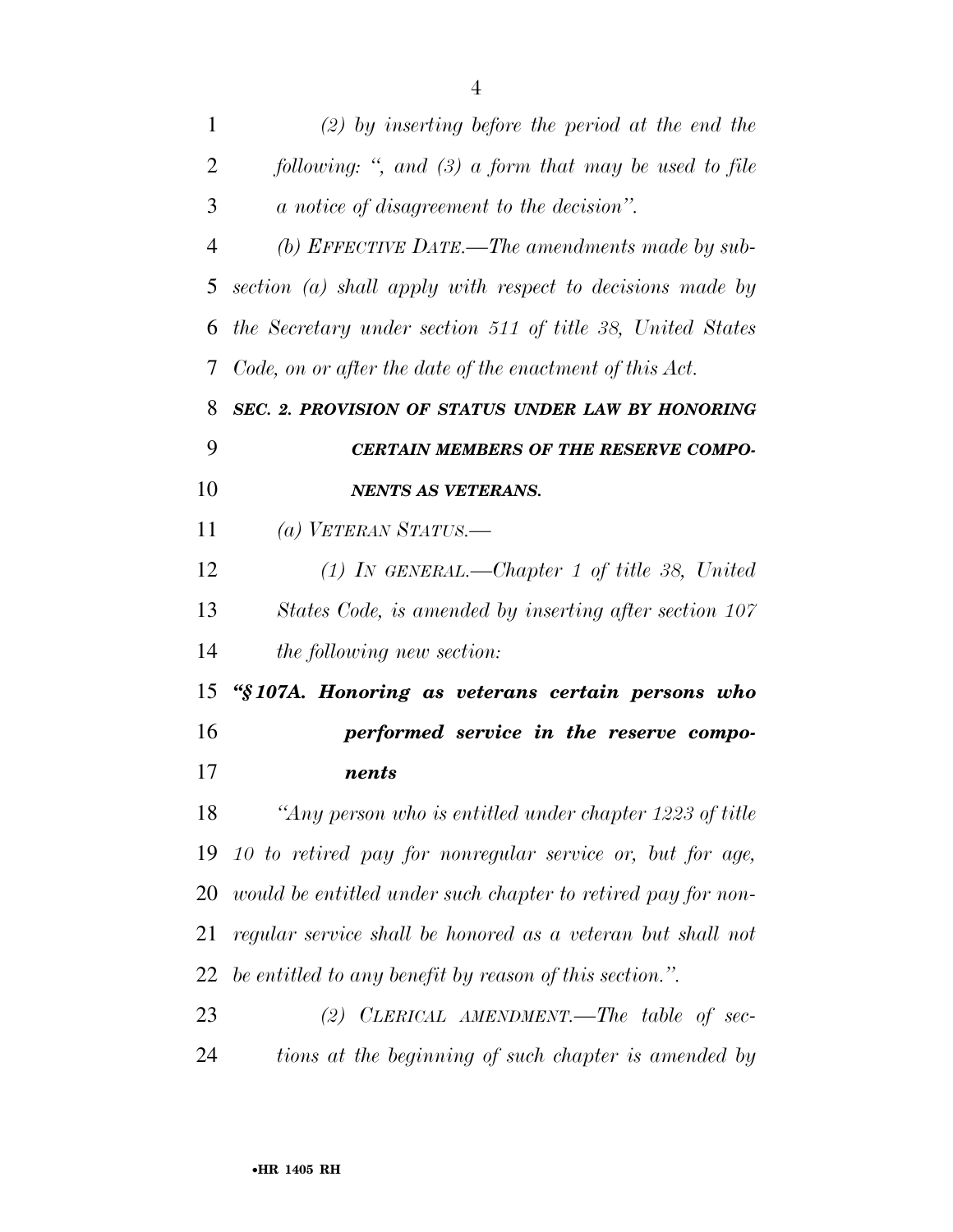*inserting after the item relating to section 107 the fol-*

*lowing new item:* 

 *(b) CLARIFICATION REGARDING BENEFITS.—No per- son may receive any benefit under the laws administered by the Secretary of Veterans Affairs solely by reason of sec- tion 107A of title 38, United States Code, as added by sub-section (a).* 

 *SEC. 3. PROVISION OF ACCESS TO CASE-TRACKING INFOR-MATION.* 

 *(a) IN GENERAL.—Chapter 59 of title 38, United States Code, is amended by adding at the end the following: ''§ 5906. Provision of access to case-tracking informa-*

*tion* 

 *''(a) IN GENERAL.—(1) In accordance with subsection (b), the Secretary shall provide a covered employee with ac- cess to the case-tracking system to provide a veteran with information regarding the status of a claim submitted by such veteran if such employee is acting under written per- mission or a power of attorney executed by such veteran. ''(2) In providing a covered employee with access to the case-tracking system under paragraph (1), the Secretary shall ensure—* 

*''(A) that such access—* 

*<sup>&#</sup>x27;'107A. Honoring as veterans certain persons who performed service in the reserve components.''.*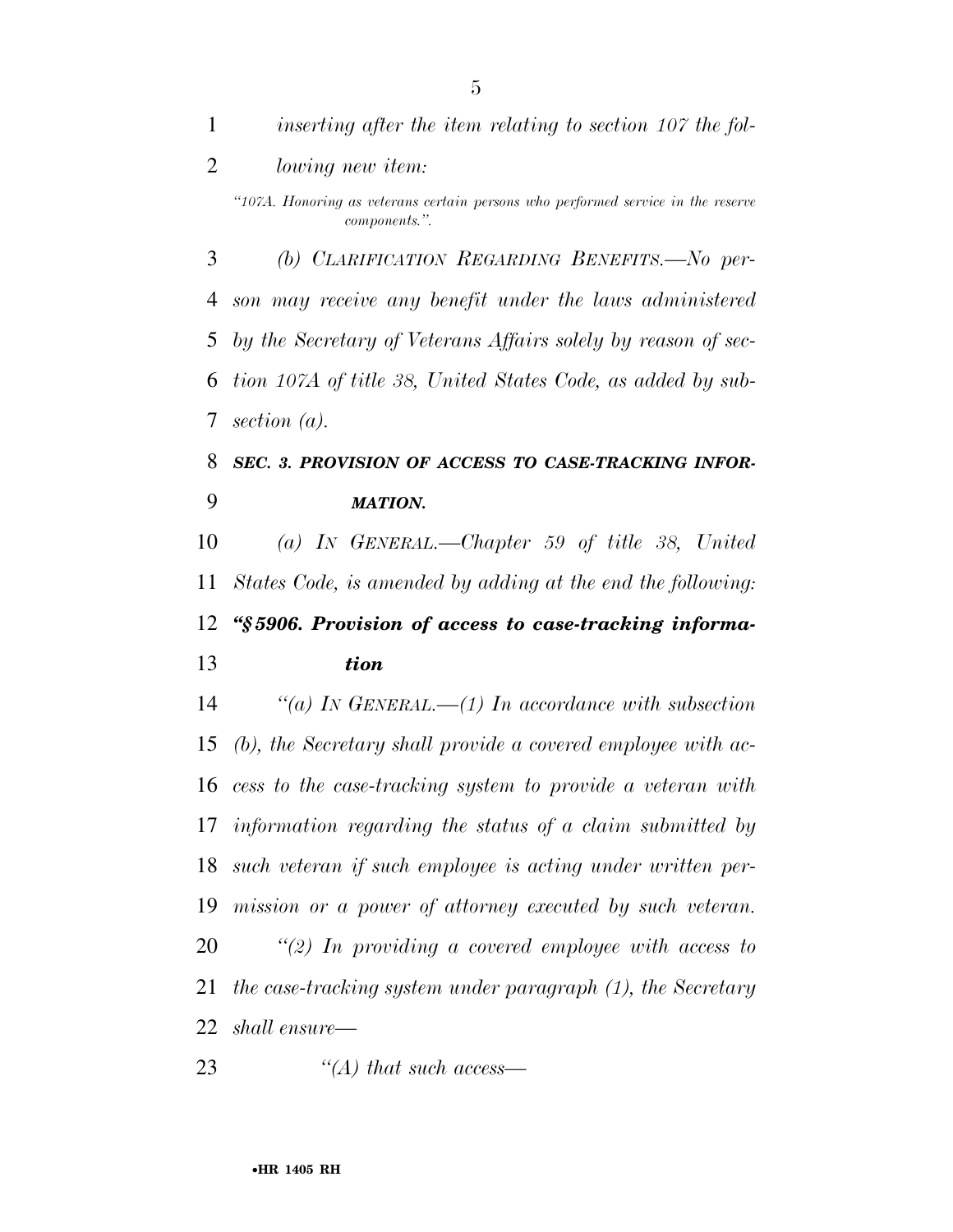| $\mathbf{1}$   | $``(i)$ is provided in a manner that does not                 |
|----------------|---------------------------------------------------------------|
| $\overline{2}$ | allow such employee to modify the data con-                   |
| 3              | tained in such system; and                                    |
| 4              | $``(ii)$ does not include access to medical                   |
| 5              | records; and                                                  |
| 6              | $\lq$ (B) that each time a covered employee accesses          |
| 7              | such system, the employee must certify that such ac-          |
| 8              | cess is for official purposes only.                           |
| 9              | "(b) PRIVACY CERTIFICATION COURSE.—The Sec-                   |
| 10             | retary may not provide a covered employee with access to      |
| 11             | the case-tracking system under subsection $(a)(1)$ unless the |
| 12             | covered employee has successfully completed a certification   |
| 13             | course on privacy issues provided by the Secretary.           |
| 14             | "(c) TREATMENT OF DISCLOSURE.—The access to in-               |
|                | 15 formation by a covered employee pursuant to subsection     |
| 16             | $(a)(1)$ shall be deemed to be—                               |
| 17             | "(1) a covered disclosure under section $552a(b)$             |
| 18             | of title 5; and                                               |
| 19             | $\lq(2)$ a permitted disclosure under regulations             |
| 20             | promulgated under section $264(c)$ of the Health Insur-       |
| 21             | ance Portability and Accountability Act of 1996 (42)          |
| 22             | $U.S.C. 1320d - 2 note.$                                      |
| 23             | "(d) DEFINITIONS.—In this section:                            |
| 24             | $\lq(1)$ The term 'case-tracking system' means the            |
| 25             | system of the Department of Veterans Affairs that             |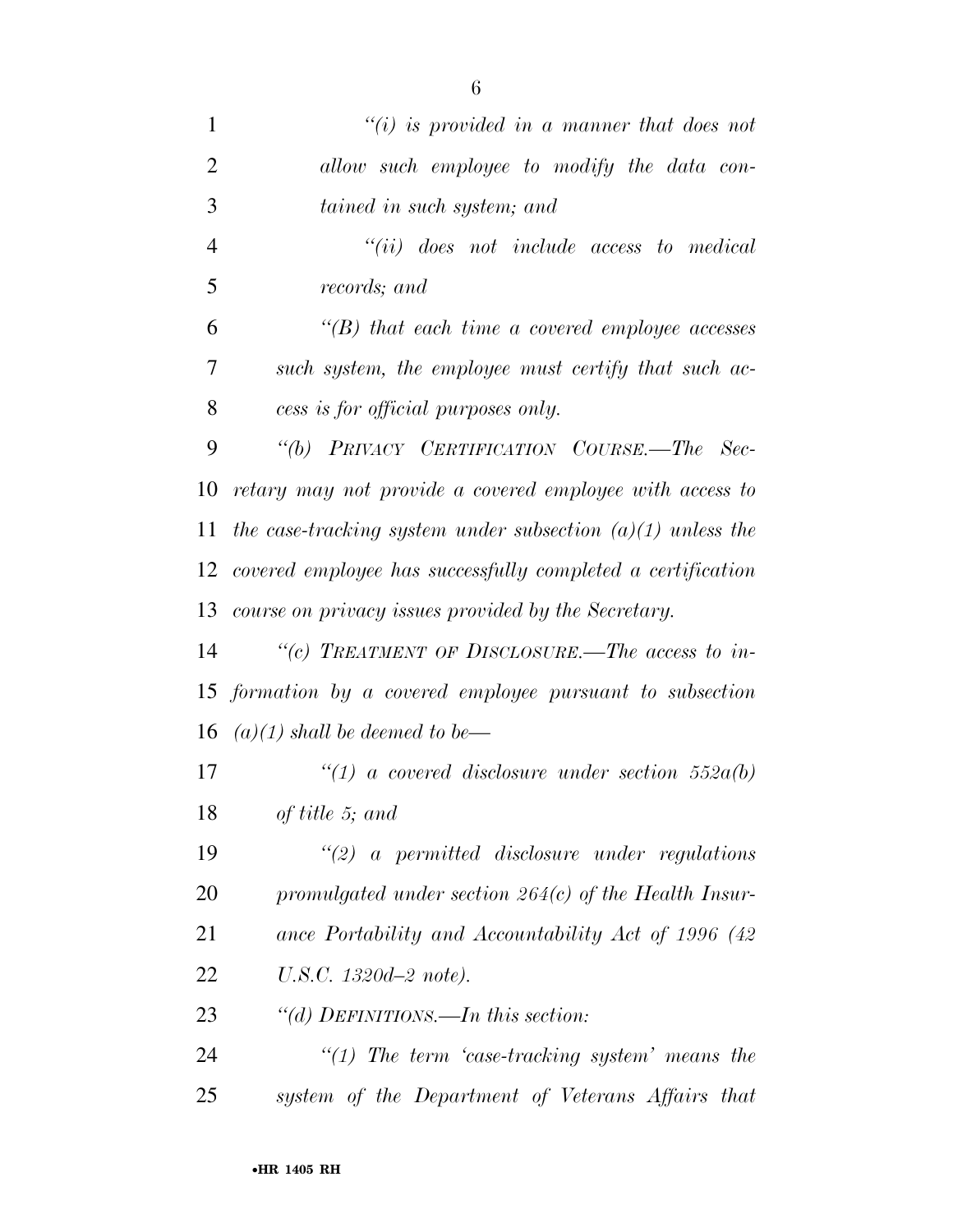|   | $\lq(2)$ The term 'covered employee' means an em-      |
|---|--------------------------------------------------------|
| 4 | ployee of a State or local governmental agency (in-    |
| 5 | cluding a veterans service officer) who, in the course |
| 6 | of carrying out the responsibilities of such employ-   |
| 7 | ment, assists veterans with claims for any benefit     |
| 8 | under the laws administered by the Secretary.".        |

 *(b) CLERICAL AMENDMENT.—The table of sections at the beginning of such chapter is amended by adding at the end the following new item:* 

*''5906. Provision of access to case-tracking information.''.* 

#### *SEC. 4. IMPROVEMENT OF FIDUCIARIES FOR VETERANS.*

*(a) APPOINTMENT AND SUPERVISION.—* 

*(1) Section 5502 of title 38, United States Code,* 

*is amended to read as follows:* 

#### *''§ 5502. Appointment of fiduciaries*

 *''(a) APPOINTMENT.—(1) Where it appears to the Sec- retary that the interest of the beneficiary would be served thereby, payment of benefits under any law administered by the Secretary may be made directly to the beneficiary or to a relative or some other fiduciary for the use and ben- efit of the beneficiary, regardless of any legal disability on the part of the beneficiary.* 

•**HR 1405 RH** *''(2) When in the opinion of the Secretary, a tem-porary fiduciary is needed in order to protect the benefits*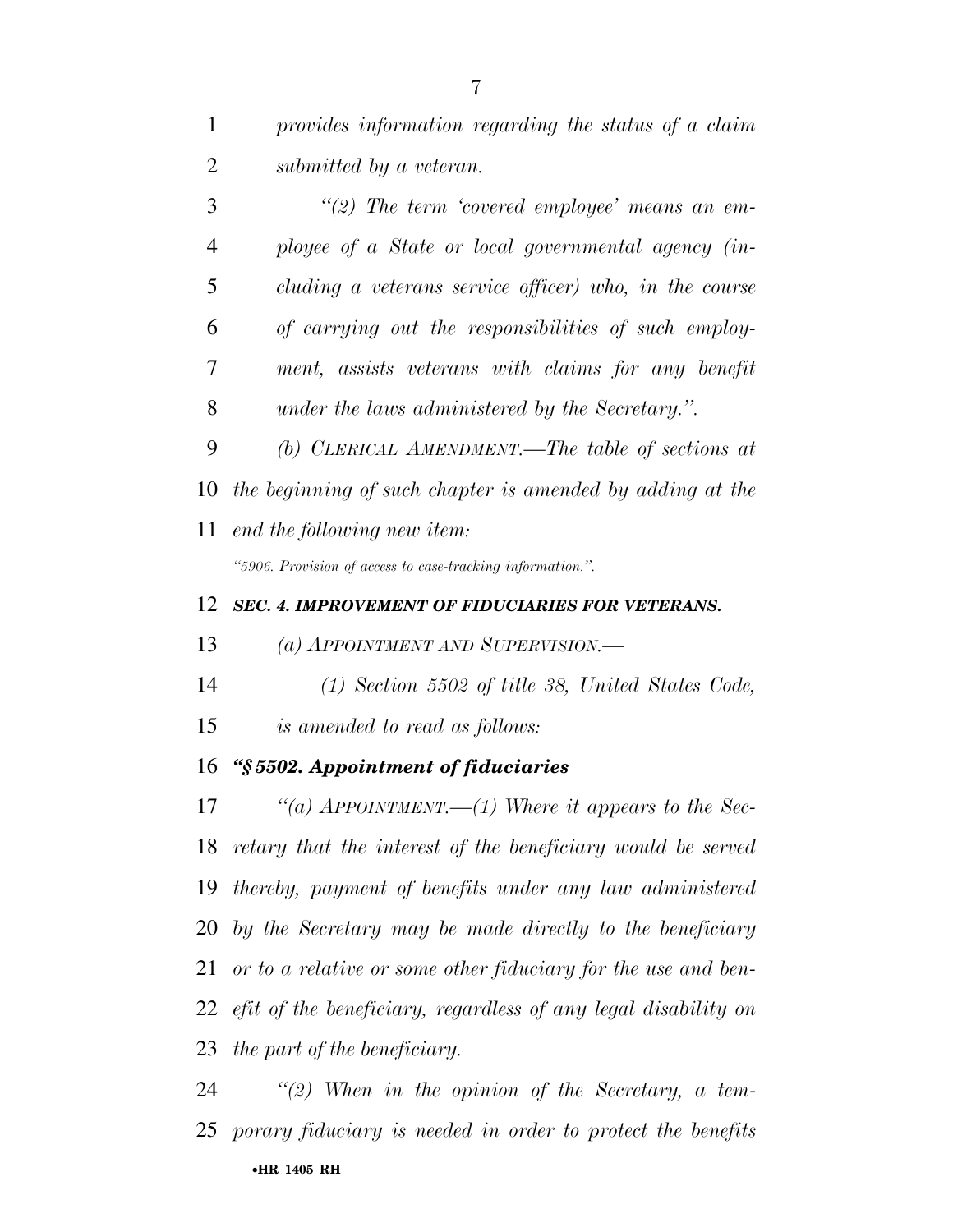*provided to the beneficiary under any law administered by the Secretary while a determination of incompetency is being made or appealed or a fiduciary is appealing a deter- mination of misuse, the Secretary may appoint one or more temporary fiduciaries for a period not to exceed 120 days. If a final decision has not been made within 120 days, the Secretary may not continue the appointment of the fidu- ciary without obtaining a court order for appointment of a guardian, conservator, or other fiduciary under the au-thority provided in section 5502(b) of this title.* 

 *''(b) APPEALS.—(1) If the Secretary determines a ben- eficiary to be mentally incompetent for purposes of appoint- ing a fiduciary under this chapter, the Secretary shall pro- vide such beneficiary with a written statement detailing the reasons for such determination.* 

 *''(2) A beneficiary whom the Secretary has determined to be mentally incompetent for purposes of appointing a fiduciary under this chapter may appeal such determina-tion.* 

 *''(c) MODIFICATION.—(1) A beneficiary for whom the Secretary appoints a fiduciary under this chapter may, at any time, request the Secretary to—* 

*''(A) remove the fiduciary so appointed; and* 

*''(B) have a new fiduciary appointed.*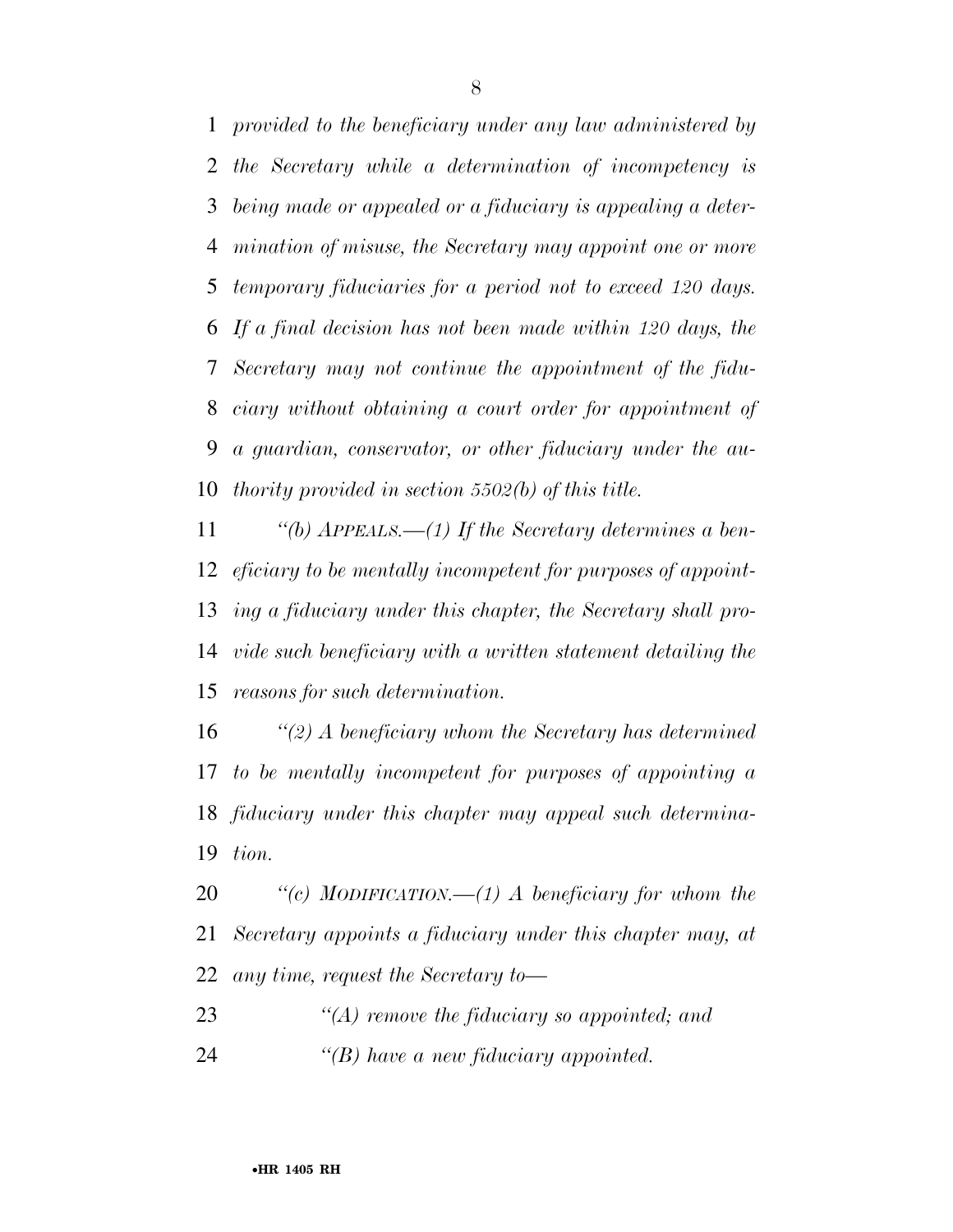| 1              | "(2) The Secretary shall comply with a request under           |
|----------------|----------------------------------------------------------------|
| $\overline{2}$ | paragraph $(1)$ if the Secretary determines that the request   |
| 3              | is made in good faith and—                                     |
| $\overline{4}$ | $\lq (A)$ the fiduciary requested to be removed re-            |
| 5              | ceives a fee from the beneficiary and a suitable volun-        |
| 6              | teer fiduciary is available to assist the beneficiary; or      |
| 7              | $\lq\lq(B)$ the beneficiary provides credible informa-         |
| 8              | tion that the fiduciary requested to be removed is—            |
| 9              | $\lq\lq(i)$ not acting in the interest of the bene-            |
| 10             | <i>ficiary</i> ;or                                             |
| 11             | $``(ii)$ unable to effectively serve the bene-                 |
| 12             | ficiary because of an irreconcilable personality               |
| 13             | conflict or disagreement.                                      |
| 14             | "(3) The Secretary shall ensure that any removal or            |
| 15             | new appointment of a fiduciary under paragraph (1) does        |
| 16             | not delay or interrupt the beneficiary's receipt of benefits   |
| 17             | administered by the Secretary.                                 |
| 18             | "(d) INDEPENDENCE.—A fiduciary appointed by the                |
|                | 19 Secretary shall operate independently of the Department to  |
|                | 20 determine the actions that are in the interest of the bene- |
|                | $21$ ficiary.                                                  |
| 22             | "(e) PREDESIGNATION.—A veteran may predesignate                |
| 23             | a fiduciary by—                                                |
| 24             | $\lq(1)$ submitting written notice to the Secretary            |
| 25             | of the predesignated fiduciary; or                             |
|                |                                                                |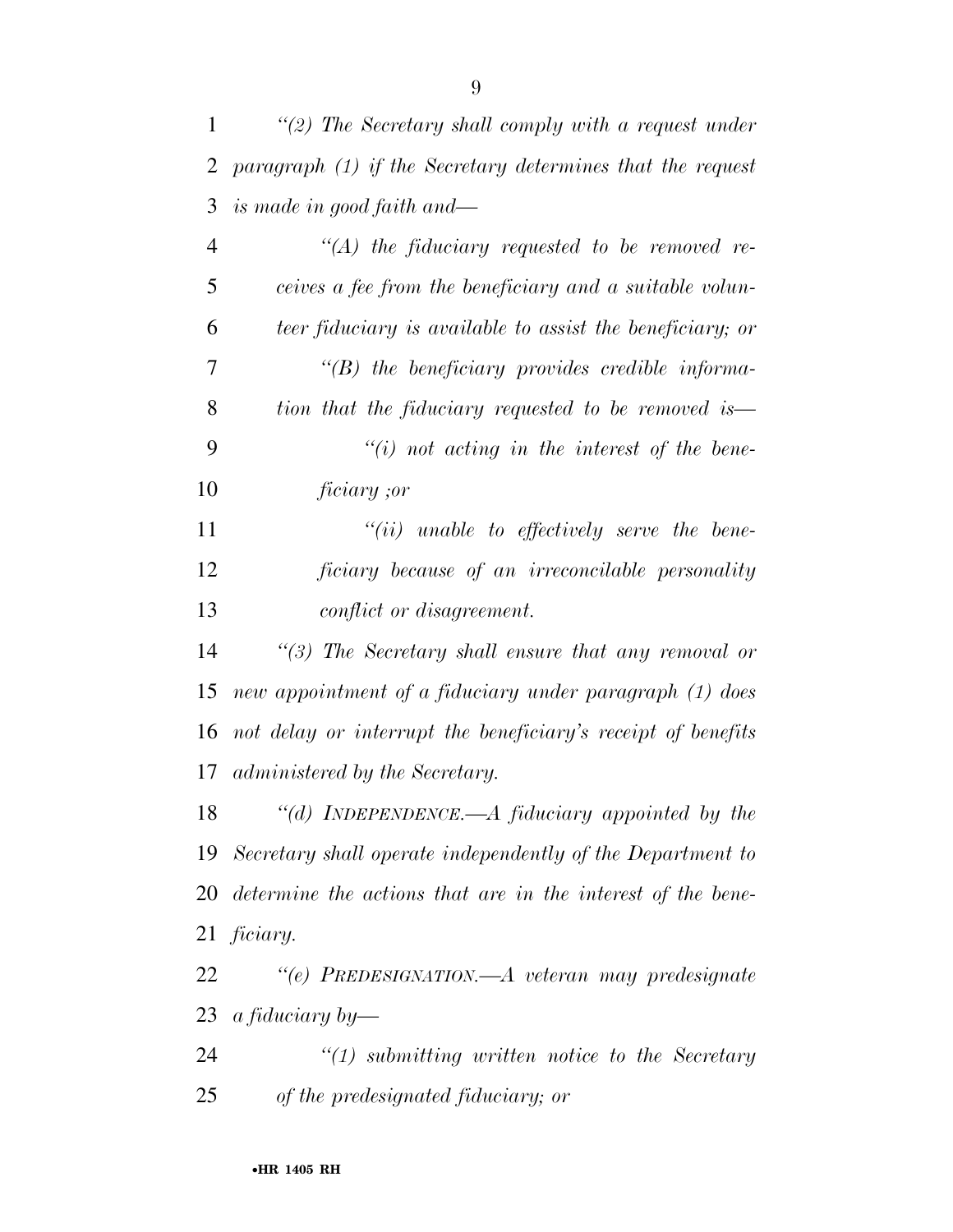| $\mathbf{1}$   | $\lq(2)$ submitting a form provided by the Sec-                                  |
|----------------|----------------------------------------------------------------------------------|
| $\overline{2}$ | retary for such purpose.                                                         |
| 3              | "(f) APPOINTMENT OF NON-PREDESIGNATED FIDU-                                      |
| $\overline{4}$ | $CIARY$ . If a beneficiary designates an individual to serve                     |
| 5              | as a fiduciary under subsection (e) and the Secretary ap-                        |
| 6              | points an individual not so designated as the fiduciary for                      |
| 7              | such beneficiary, the Secretary shall notify such beneficiary                    |
| 8              | of                                                                               |
| 9              | $"(1)$ the reason why such designated individual                                 |
| 10             | was not appointed; and                                                           |
| 11             | $\lq(2)$ the ability of the beneficiary to modify the                            |
| 12             | appointed fiduciary under subsection (c).                                        |
| 13             | "(g) PRIORITY OF APPOINTMENT.—In appointing a fi-                                |
| 14             | duciary under this chapter, if a beneficiary does not des-                       |
| 15             | <i>ignate a fiduciary pursuant to subsection <math>(e)</math>, to the extent</i> |
| 16             | possible the Secretary shall appoint a person who is—                            |
| 17             | $\lq(1)$ a relative of the beneficiary;                                          |
| 18             | $\lq(2)$ appointed as guardian of the beneficiary by                             |
| 19             | a court of competent jurisdiction; or                                            |
| 20             | $\lq(3)$ authorized to act on behalf of the bene-                                |
| 21             | <i>ficiary</i> under a durable power of attorney.".                              |
| 22             | (2) CLERICAL AMENDMENT.—The table of sec-                                        |
| 23             | tions at the beginning of chapter 55 of title 38,                                |
| 24             | United States Code, is amended by striking the item                              |
| 25             | relating to section 5502 and inserting the following:                            |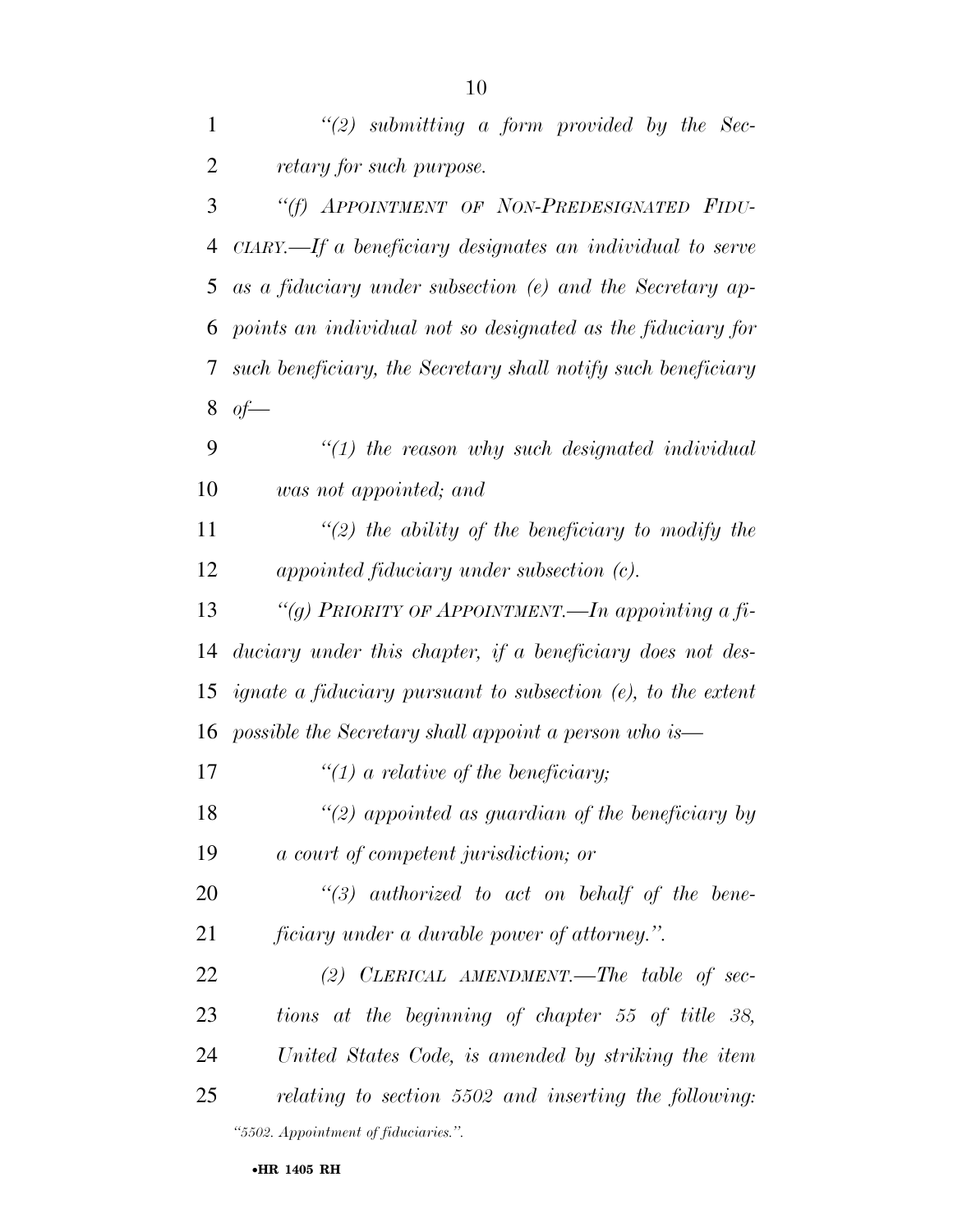*(b) SUPERVISION.—* 

 *(1) IN GENERAL.—Chapter 55 of title 38, United States Code, is amended by inserting after section 5502, as amended by subsection (a)(1), the following new section:* 

#### *''§ 5502A. Supervision of fiduciaries*

 *''(a) COMMISSION.—(1)(A) In a case in which the Sec- retary determines that a commission is necessary in order to obtain the services of a fiduciary in the best interests of a beneficiary, the Secretary may authorize a fiduciary appointed by the Secretary to obtain from the monthly ben- efits provided to the beneficiary a reasonable commission for fiduciary services rendered, but the commission for any month may not exceed the lesser of the following amounts:* 

 *''(i) The amount that equals three percent of the monthly monetary benefits under laws administered by the Secretary paid on behalf of the beneficiary to the fiduciary.* 

*''(ii) \$35.* 

 *''(B) A commission paid under this paragraph may not be derived from any award to a beneficiary regarding back pay or retroactive benefits payments.* 

 *''(C) A commission may not be authorized for a fidu-ciary who receives any other form of remuneration or pay-*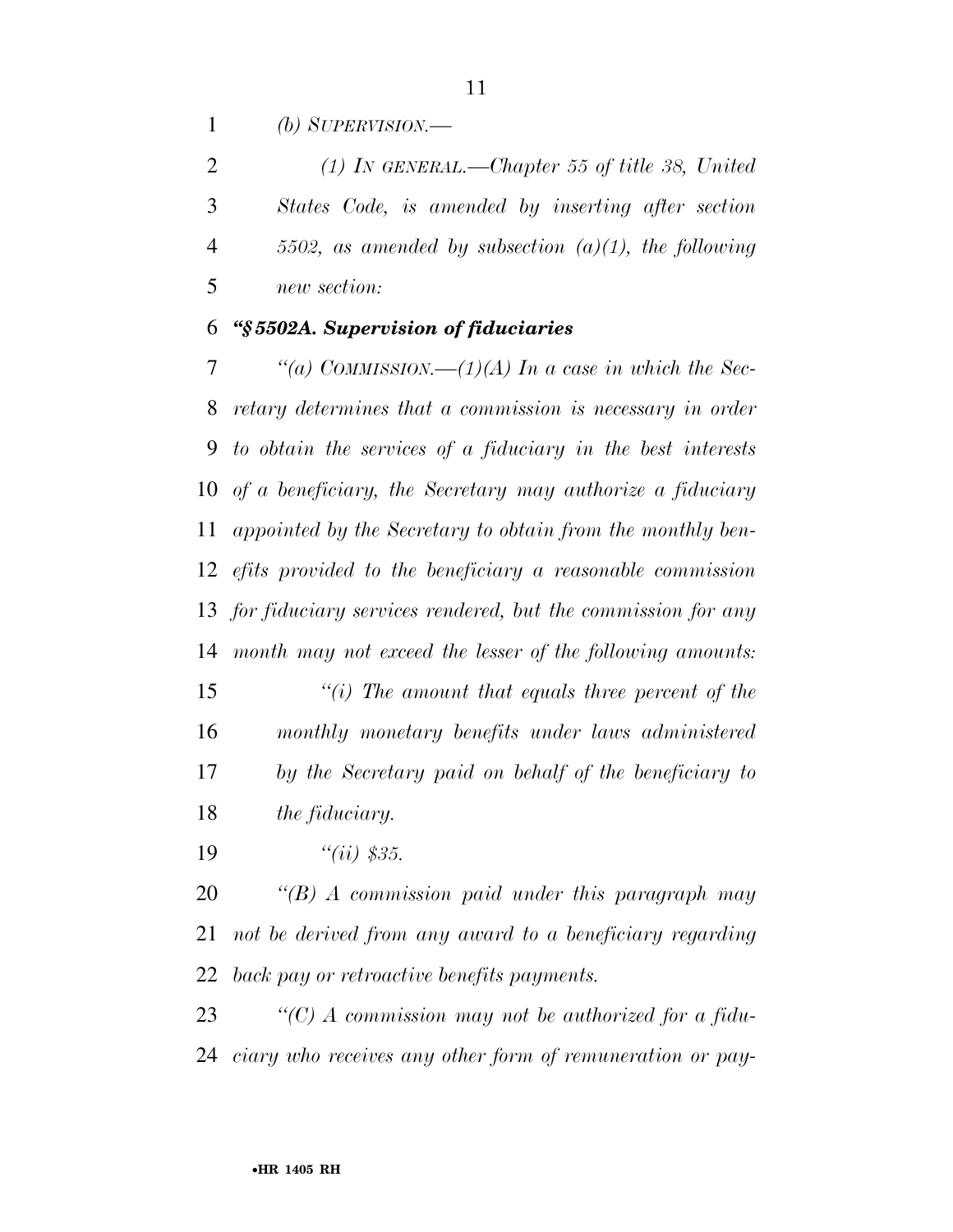*ment in connection with rendering fiduciary services for benefits under this title on behalf of the beneficiary.* 

 *''(D) In accordance with section 6106 of this title, a commission may not be paid to a fiduciary if the Secretary determines that the fiduciary misused any benefit payments of a beneficiary.* 

 *''(E) If the Secretary determines that the fiduciary has misused any benefit or payments of a beneficiary, the Sec-retary may revoke the fiduciary status of the fiduciary.* 

 *''(2) Where, in the opinion of the Secretary, any fidu- ciary receiving funds on behalf of a Department beneficiary is acting in such a number of cases as to make it impracti- cable to conserve properly the estates or to supervise the per- sons of the beneficiaries, the Secretary may refuse to make future payments in such cases as the Secretary may deem proper.* 

 *''(b) COURT.—Whenever it appears that any fiduciary, in the opinion of the Secretary, is not properly executing or has not properly executed the duties of the trust of such fiduciary or has collected or paid, or is attempting to collect or pay, fees, commissions, or allowances that are inequitable or in excess of those allowed by law for the duties performed or expenses incurred, or has failed to make such payments as may be necessary for the benefit of the ward or the de-pendents of the ward, then the Secretary may appear, by*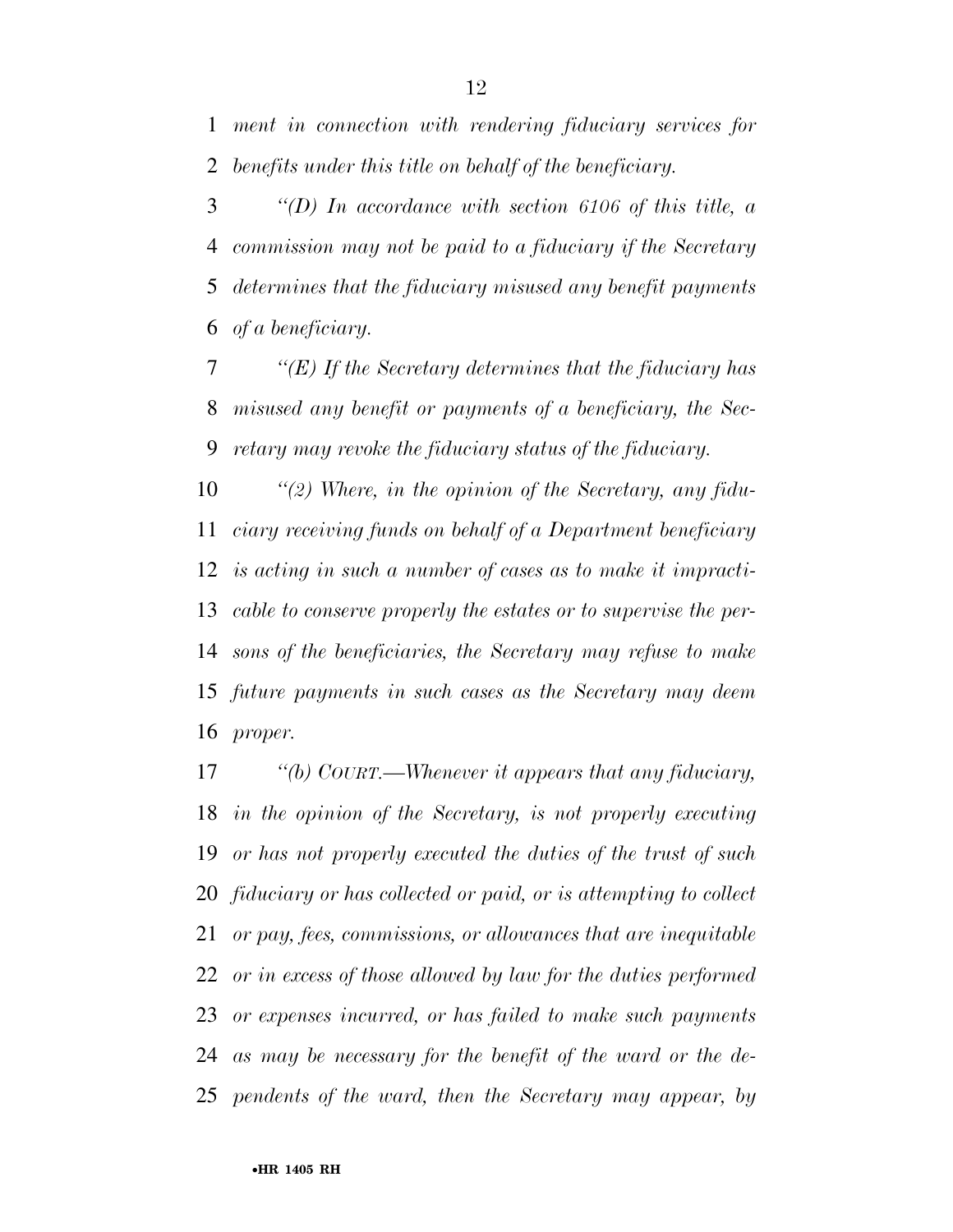*the Secretary's authorized attorney, in the court which has appointed such fiduciary, or in any court having original, concurrent, or appellate jurisdiction over said cause, and make proper presentation of such matters. The Secretary, in the Secretary's discretion, may suspend payments to any such fiduciary who shall neglect or refuse, after reasonable notice, to render an account to the Secretary from time to time showing the application of such payments for the ben- efit of such incompetent or minor beneficiary, or who shall neglect or refuse to administer the estate according to law. The Secretary may require the fiduciary, as part of such account, to disclose any additional financial information concerning the beneficiary (except for information that is not available to the fiduciary). The Secretary may appear or intervene by the Secretary's duly authorized attorney in any court as an interested party in any litigation insti- tuted by the Secretary or otherwise, directly affecting money paid to such fiduciary under this section.* 

 *''(c) PAYMENT OF CERTAIN EXPENSES.—Authority is hereby granted for the payment of any court or other ex- penses incident to any investigation or court proceeding for the appointment of any fiduciary or other person for the purpose of payment of benefits payable under laws adminis- tered by the Secretary or the removal of such fiduciary and appointment of another, and of expenses in connection with*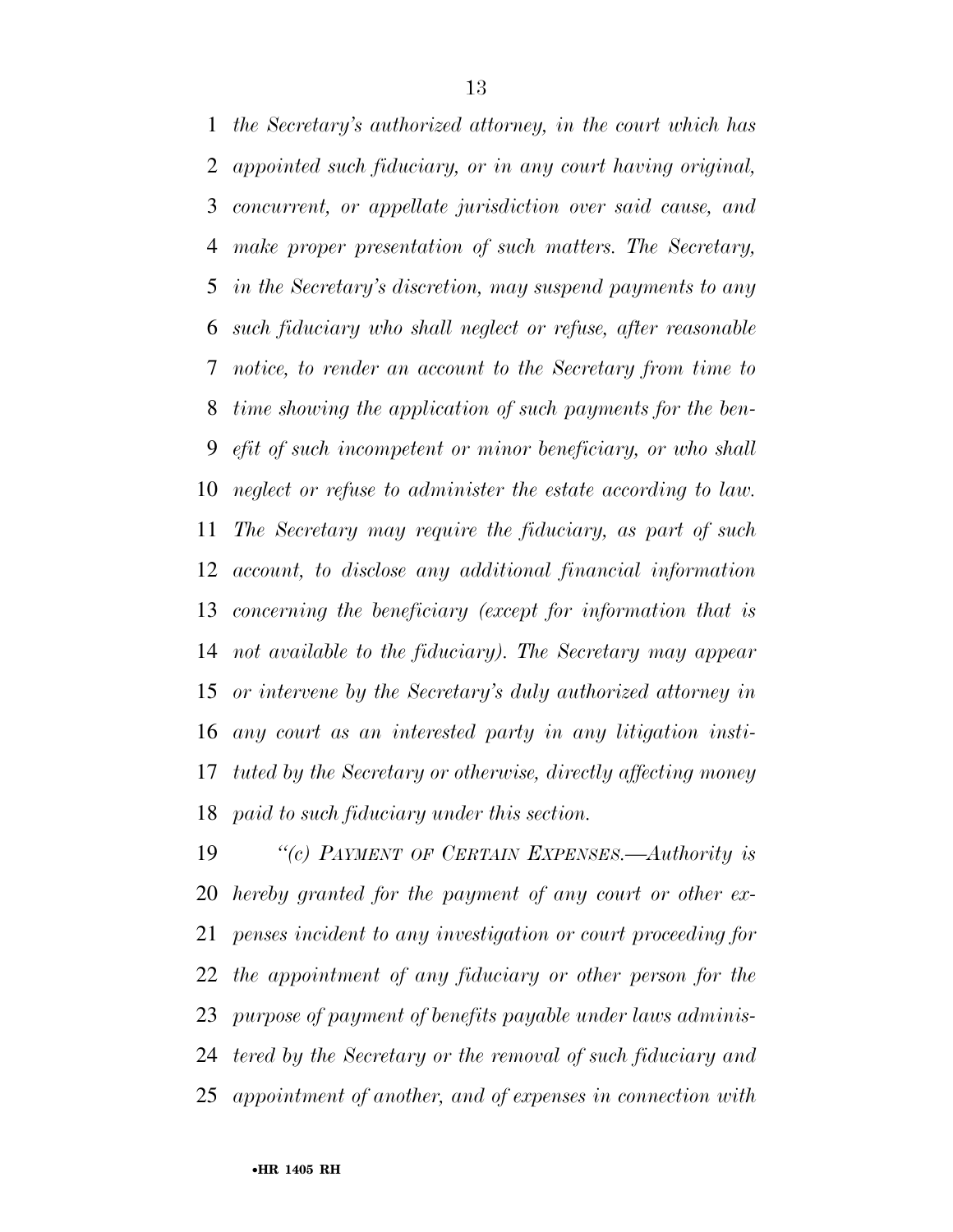*the administration of such benefits by such fiduciaries, or in connection with any other court proceeding hereby au- thorized, when such payment is authorized by the Secretary. ''(d) TEMPORARY PAYMENT OF BENEFITS.—All or any part of any benefits the payment of which is suspended or withheld under this section may, in the discretion of the Secretary, be paid temporarily to the person having custody and control of the incompetent or minor beneficiary, to be used solely for the benefit of such beneficiary, or, in the case of an incompetent veteran, may be apportioned to the de- pendent or dependents, if any, of such veteran. Any part not so paid and any funds of a mentally incompetent or insane veteran not paid to the chief officer of the institution in which such veteran is a patient nor apportioned to the veteran's dependent or dependents may be ordered held in the Treasury to the credit of such beneficiary. All funds so held shall be disbursed under the order and in the discretion of the Secretary for the benefit of such beneficiary or the beneficiary's dependents. Any balance remaining in such fund to the credit of any beneficiary may be paid to the beneficiary if the beneficiary recovers and is found com- petent, or if a minor, attains majority, or otherwise to the beneficiary's fiduciary, or, in the event of the beneficiary's death, to the beneficiary's personal representative, except as otherwise provided by law; however, payment will not be*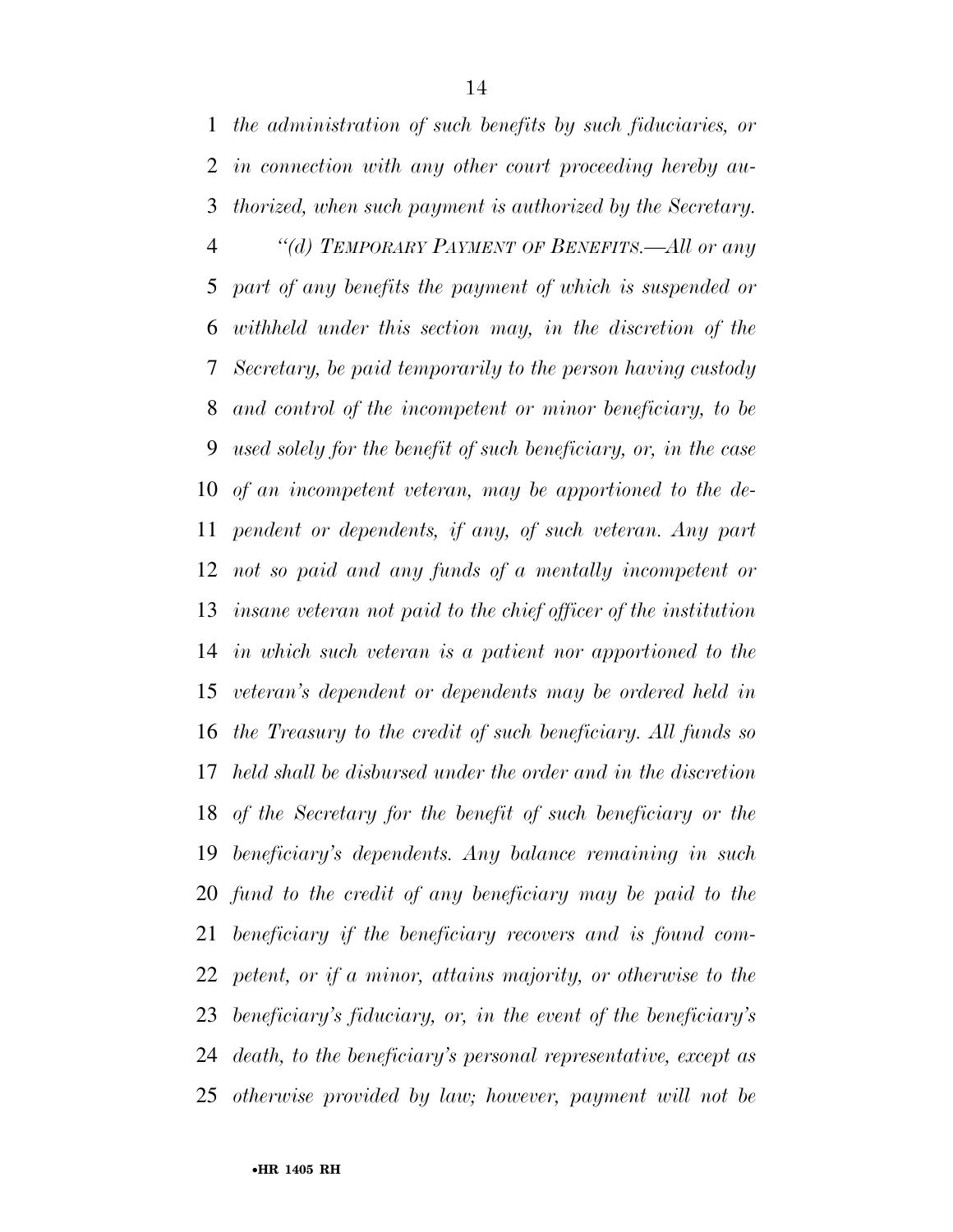*made to the beneficiary's personal representative if, under the law of the beneficiary's last legal residence, the bene- ficiary's estate would escheat to the State. In the event of the death of a mentally incompetent or insane veteran, all gratuitous benefits under laws administered by the Sec- retary deposited before or after August 7, 1959, in the per- sonal funds of patients trust fund on account of such vet- eran shall not be paid to the personal representative of such veteran, but shall be paid to the following persons living at the time of settlement, and in the order named: The sur- viving spouse, the children (without regard to age or mar- ital status) in equal parts, and the dependent parents of such veteran, in equal parts. If any balance remains, such balance shall be deposited to the credit of the applicable cur- rent appropriation; except that there may be paid only so much of such balance as may be necessary to reimburse a person (other than a political subdivision of the United States) who bore the expenses of last sickness or burial of the veteran for such expenses. No payment shall be made under the two preceding sentences of this subsection unless claim therefor is filed with the Secretary within five years after the death of the veteran, except that, if any person so entitled under said two sentences is under legal disability at the time of death of the veteran, such five-year period*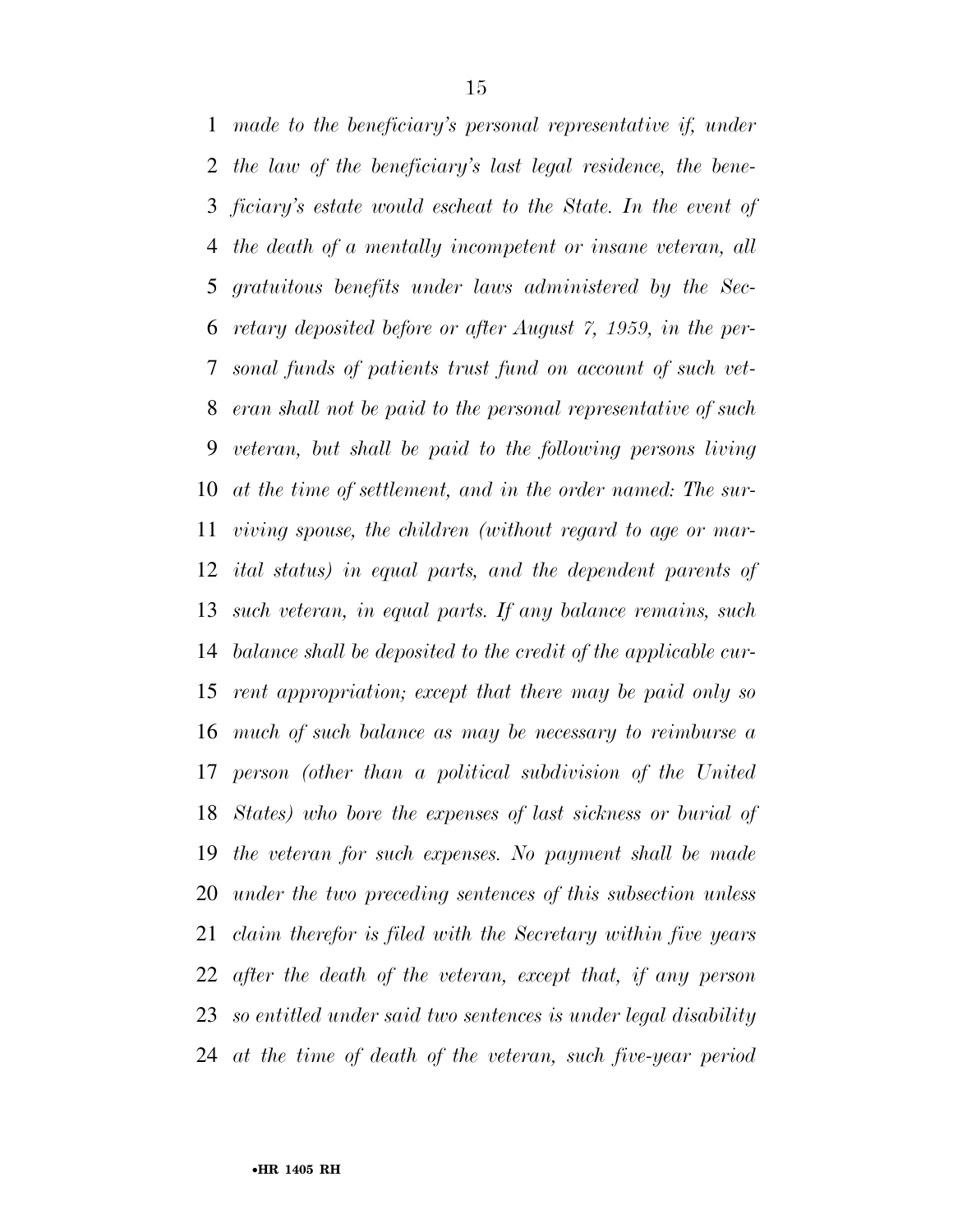*of limitation shall run from the termination or removal of the legal disability.* 

 *''(e) ESCHEATMENT.—Any funds in the hands of a fi- duciary appointed by a State court or the Secretary derived from benefits payable under laws administered by the Sec- retary, which under the law of the State wherein the bene- ficiary had last legal residence would escheat to the State, shall escheat to the United States and shall be returned by such fiduciary, or by the personal representative of the de- ceased beneficiary, less legal expenses of any administration necessary to determine that an escheat is in order, to the Department, and shall be deposited to the credit of the ap-plicable revolving fund, trust fund, or appropriation.* 

 *''(f) ASSISTANCE.—The Secretary shall provide to a fi- duciary appointed under section 5502 of this title materials and tools to assist the fiduciary in carrying out the respon-sibilities of the fiduciary under this chapter, including—* 

 *''(1) handbooks, brochures, or other written mate- rial that explain the responsibilities of a fiduciary under this chapter;* 

 *''(2) tools located on an Internet website, includ- ing forms to submit to the Secretary required infor-mation; and* 

*''(3) assistance provided by telephone.''.*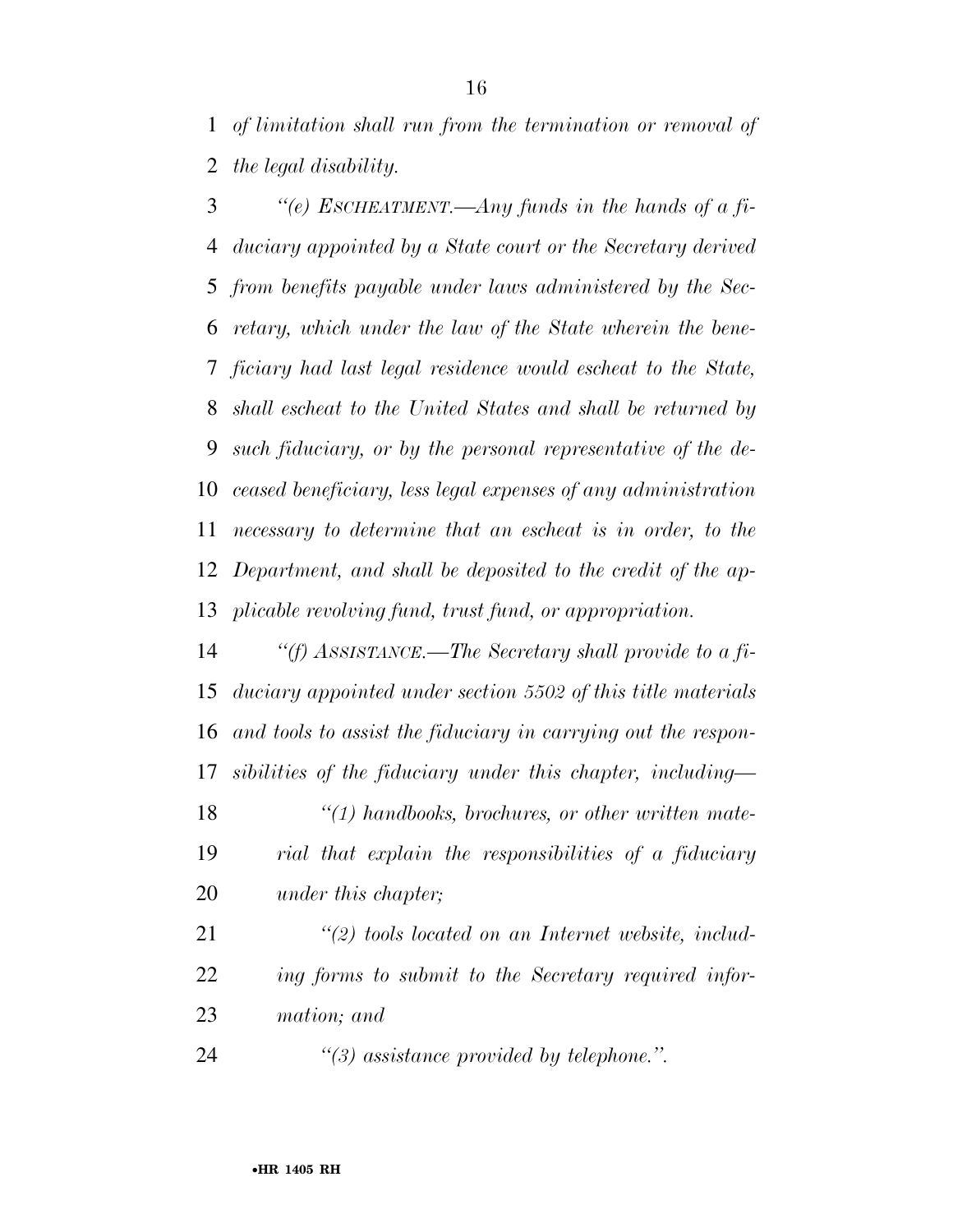| $\mathbf{1}$   | (2) CLERICAL AMENDMENT.—The table of sec-                 |
|----------------|-----------------------------------------------------------|
| $\overline{2}$ | tions at the beginning of chapter 55 of title 38,         |
| 3              | United States Code, is amended by inserting after the     |
| $\overline{4}$ | item relating to section 5502 the following new item:     |
|                | "5502A. Supervision of fiduciaries.".                     |
| 5              | (c) DEFINITION OF FIDUCIARY.—Section 5506 of title        |
| 6              | 38, United States Code is amended—                        |
| 7              | $(1)$ by striking "For purposes" and inserting            |
| 8              | "(a) For purposes"; and                                   |
| 9              | $(2)$ by adding at the end the following new sub-         |
| 10             | section:                                                  |
| 11             | " $(b)(1)$ For purposes of subsection (a), the term 'per- |
| 12             | son' includes any-                                        |
| 13             | $\lq\lq (A)$ State or local government agency whose       |
| 14             | mission is to carry out income maintenance, social        |
| 15             | service, or health care-related activities;               |
| 16             | "(B) any State or local government agency with            |
| 17             | <i>fiduciary responsibilities; or</i>                     |
| 18             | $\lq\lq C$ any nonprofit social service agency that the   |
| 19             | Secretary determines—                                     |
| 20             | "(i) regularly provides services as a fidu-               |
| 21             | ciary concurrently to five or more individuals;           |
| 22             | and                                                       |
| 23             | $``(ii)$ is not a creditor of any such indi-              |
| 24             | <i>vidual.</i>                                            |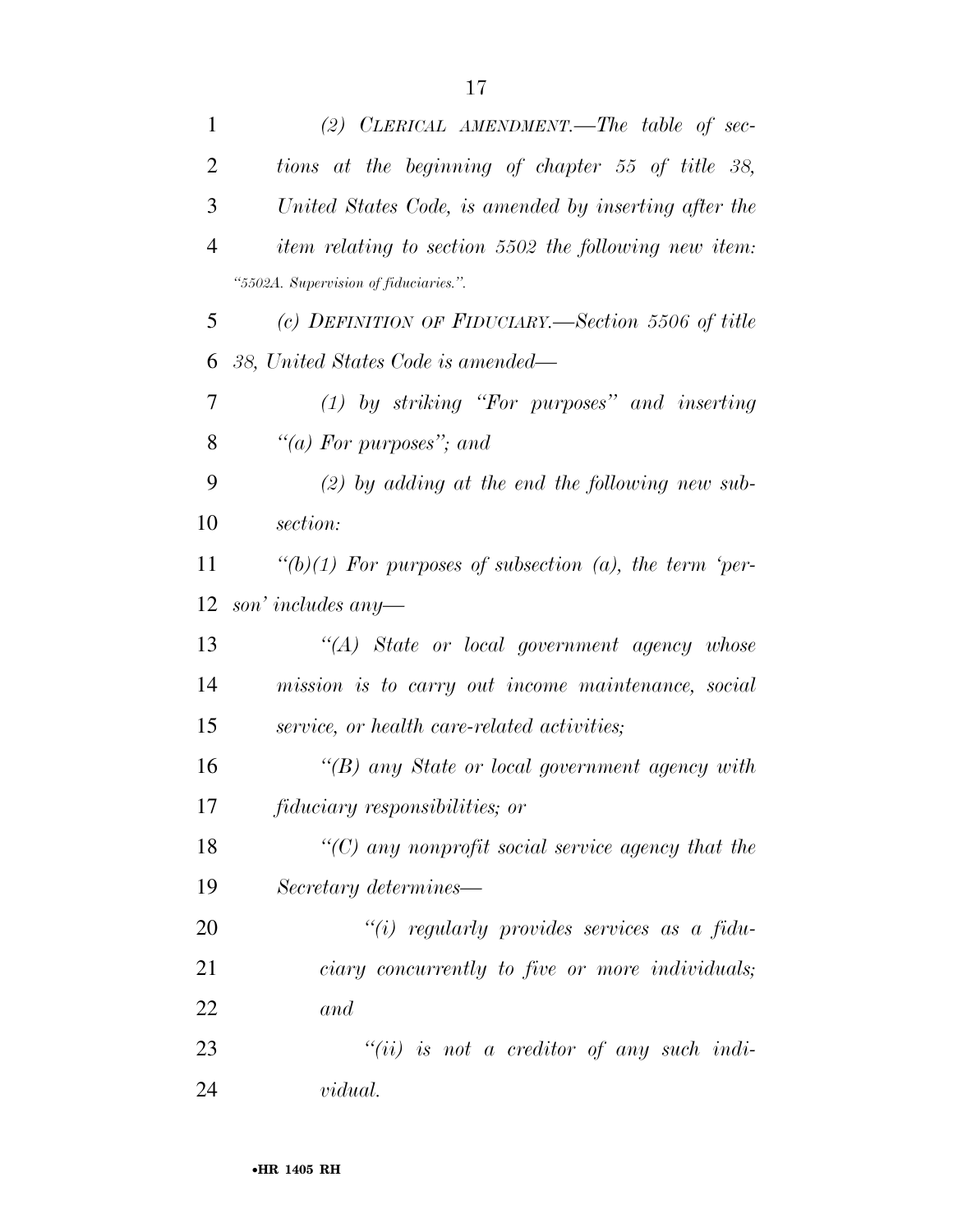*''(2) The Secretary shall maintain a list of State or local agencies and nonprofit social service agencies under paragraph (1) that are qualified to act as a fiduciary under this chapter. In maintaining such list, the Secretary may consult the lists maintained under section 807(h) of the So-cial Security Act (42 U.S.C. 1007(h)).''.* 

 *(d) QUALIFICATIONS.—Section 5507 of title 38, United States Code, is amended to read as follows:* 

### *''§ 5507. Inquiry, investigations, and qualification of fiduciaries*

 *''(a) INVESTIGATION.—Any certification of a person for payment of benefits of a beneficiary to that person as such beneficiary's fiduciary under section 5502 of this title shall be made on the basis of—* 

 *''(1) an inquiry or investigation by the Secretary of the fitness of that person to serve as fiduciary for that beneficiary to be conducted in advance of such certification and in accordance with subsection (b);* 

 *''(2) adequate evidence that certification of that person as fiduciary for that beneficiary is in the in- terest of such beneficiary (as determined by the Sec-retary under regulations);* 

 *''(3) adequate evidence that the person to serve as fiduciary protects the private information of a bene-ficiary in accordance with subsection (d)(1); and*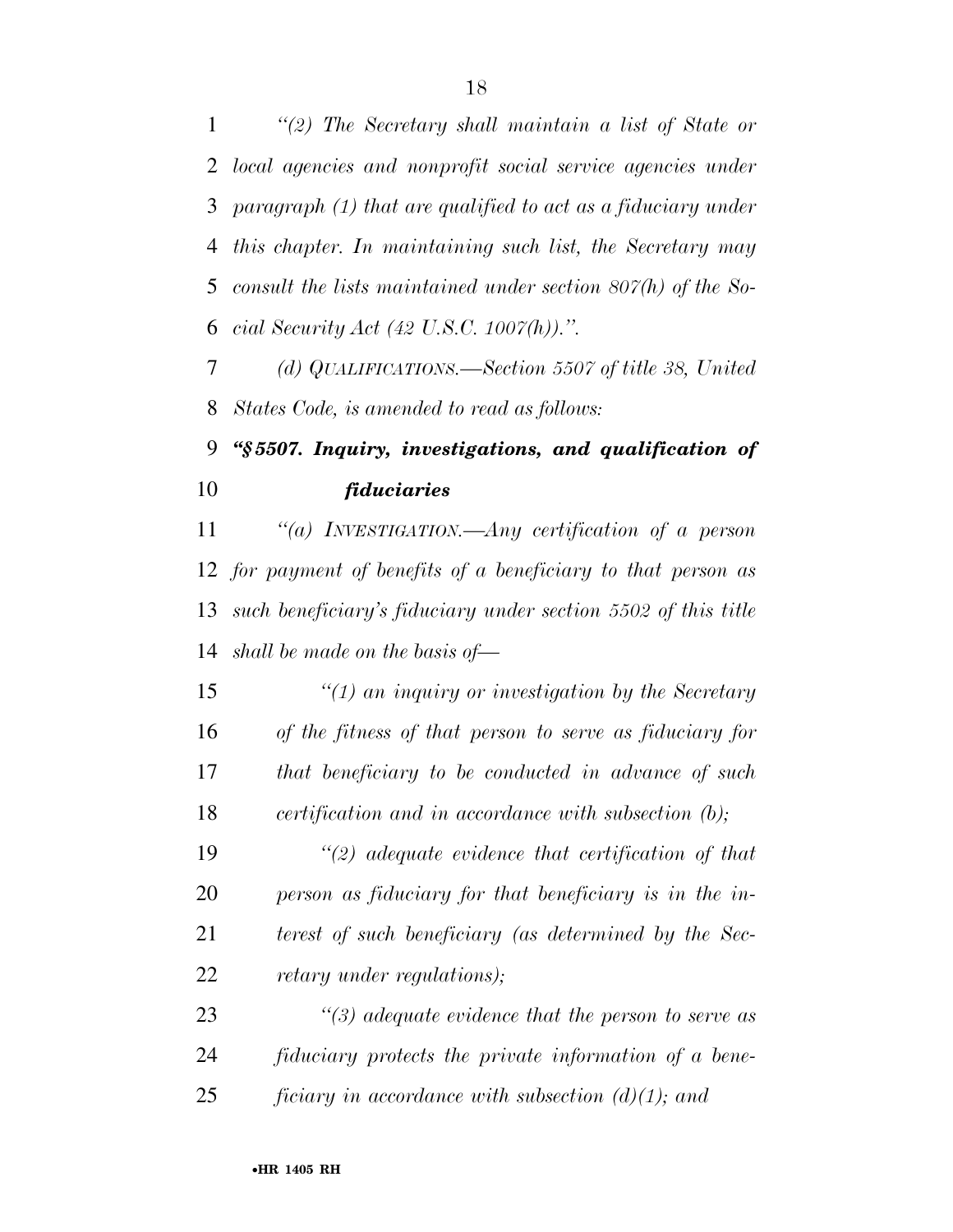| 1              | $\lq(4)$ the furnishing of any bond that may be re-            |
|----------------|----------------------------------------------------------------|
| $\overline{2}$ | quired by the Secretary in accordance with subsection          |
| 3              | (f).                                                           |
| $\overline{4}$ | "(b) ELEMENTS OF INVESTIGATION. $-(1)$ In con-                 |
| 5              | ducting an inquiry or investigation of a proposed fiduciary    |
| 6              | under subsection $(a)(1)$ , the Secretary shall conduct—       |
| 7              | "(A) a face-to-face interview with the proposed                |
| 8              | fiduciary by not later than 30 days after the date on          |
| 9              | which such inquiry or investigation begins; and                |
| 10             | "(B) a background check of the proposed fidu-                  |
| 11             | $ciary\ to$ —                                                  |
| 12             | "(i) in accordance with paragraph $(2)$ , de-                  |
| 13             | termine whether the proposed fiduciary has been                |
| 14             | convicted of a crime; and                                      |
| 15             | $``(ii)$ determine whether the proposed fidu-                  |
| 16             | ciary will serve the best interest of the bene-                |
| 17             | ficiary, including by conducting a credit check of             |
| 18             | the proposed fiduciary and checking the records                |
| 19             | under paragraph $(5)$ .                                        |
| 20             | $\lq(2)$ The Secretary shall request information con-          |
| 21             | cerning whether that person has been convicted of any of-      |
|                | 22 fense under Federal or State law. If that person has been   |
|                | 23 convicted of such an offense, the Secretary may certify the |
|                | 24 person as a fiduciary only if the Secretary finds that the  |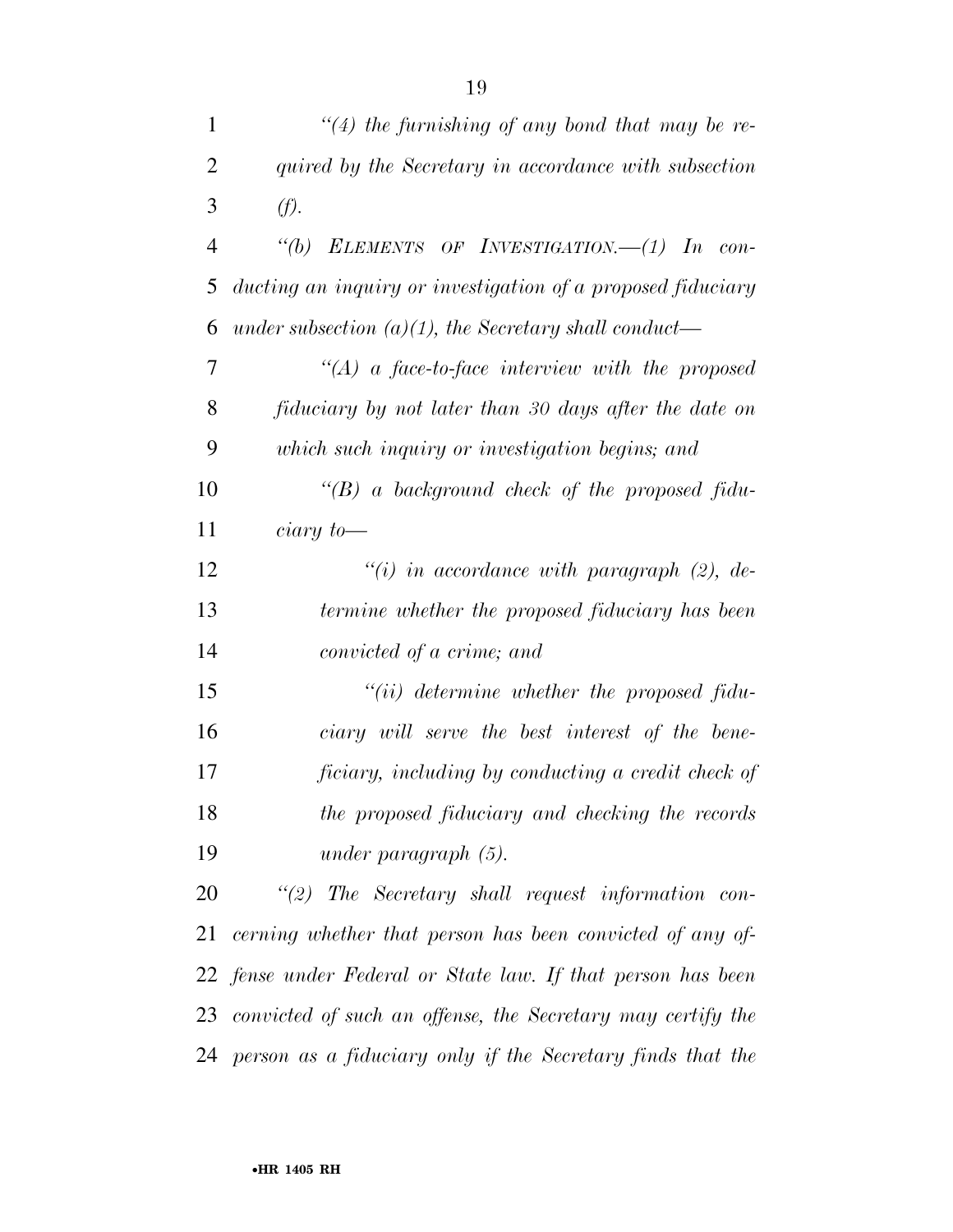| 1  | person is an appropriate person to act as fiduciary for the  |
|----|--------------------------------------------------------------|
| 2  | beneficiary concerned under the circumstances.               |
| 3  | $\lq(3)$ The Secretary shall conduct the background check    |
| 4  | described in paragraph $(1)(B)$ —                            |
| 5  | "(A) each time a person is proposed to be a fidu-            |
| 6  | ciary, regardless of whether the person is serving or        |
| 7  | has served as a fiduciary; and                               |
| 8  | $\lq\lq(B)$ at no expense to the beneficiary.                |
| 9  | "(4) Each proposed fiduciary shall disclose to the Sec-      |
| 10 | retary the number of beneficiaries that the fiduciary acts   |
| 11 | on behalf of.                                                |
| 12 | $\lq(5)$ The Secretary shall maintain records of any per-    |
| 13 | son who has—                                                 |
| 14 | "(A) previously served as a fiduciary; and                   |
| 15 | $\lq$ (B) had such fiduciary status revoked by the           |
| 16 | Secretary.                                                   |
| 17 | " $(6)(A)$ If a fiduciary appointed by the Secretary is      |
| 18 | convicted of a crime described in subparagraph $(B)$ , the   |
| 19 | Secretary shall notify the beneficiary of such conviction by |
| 20 | not later than 14 days after the date on which the Secretary |
| 21 | <i>learns of such conviction.</i>                            |
| 22 | "(B) A crime described in this subparagraph is a             |
| 23 | crime—                                                       |
| 24 | $\tilde{f}(i)$ for which the fiduciary is convicted while    |
| 25 | serving as a fiduciary for any person;                       |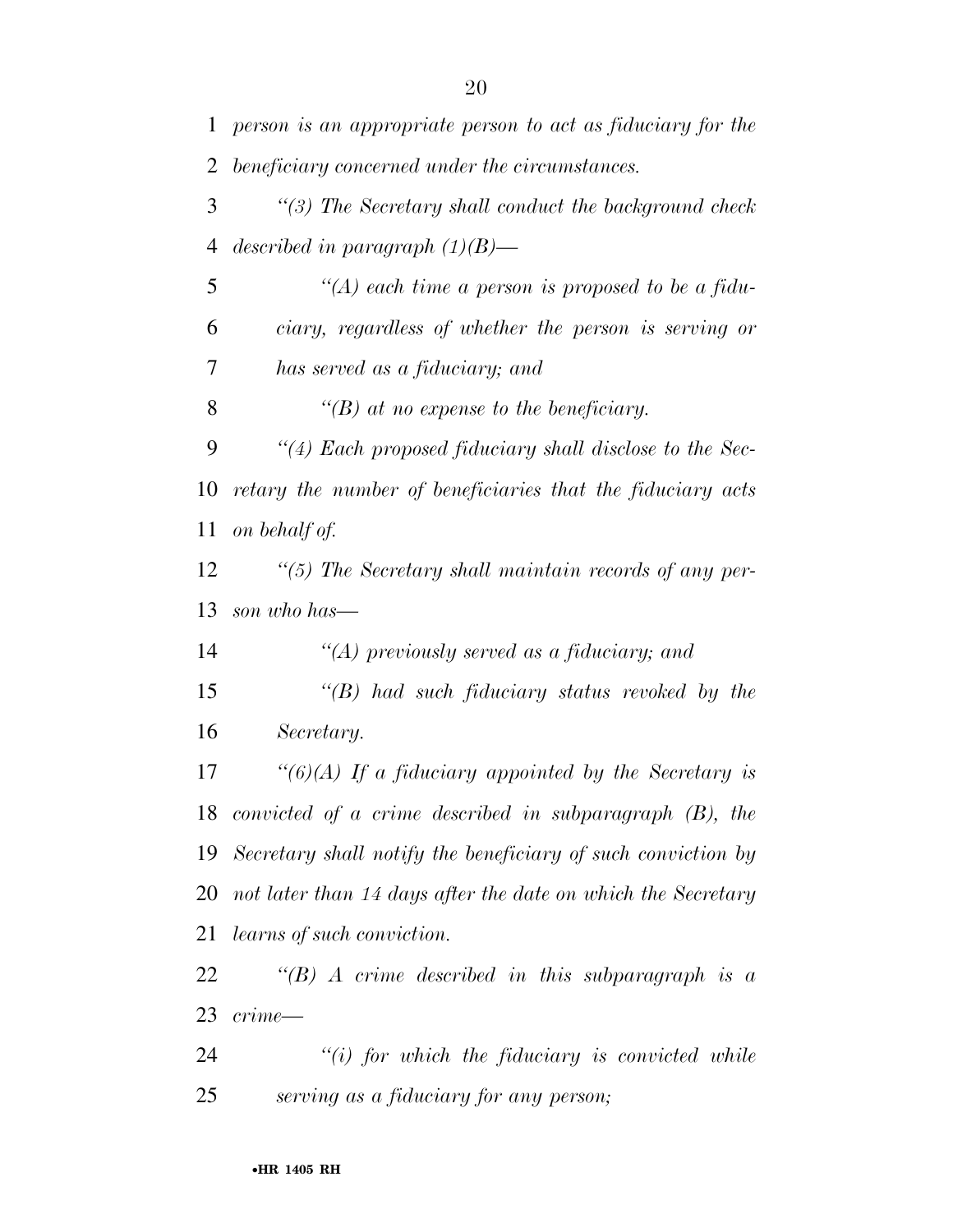|   | $``(ii)$ that is not included in a report submitted   |
|---|-------------------------------------------------------|
| 2 | by the fiduciary under section 5509(a) of this title; |
| 3 | and                                                   |

 *''(iii) that the Secretary determines could affect the ability of the fiduciary to act on behalf of the ben-eficiary.* 

 *''(c) INVESTIGATION OF CERTAIN PERSONS.—(1) In the case of a proposed fiduciary described in paragraph (2), the Secretary, in conducting an inquiry or investigation under subsection (a)(1), may carry out such inquiry or in- vestigation on an expedited basis that may include giving priority to conducting such inquiry or investigation. Any such inquiry or investigation carried out on such an expe- dited basis shall be carried out under regulations prescribed for purposes of this section.* 

 *''(2) Paragraph (1) applies with respect to a proposed fiduciary who is—* 

 *''(A) the parent (natural, adopted, or stepparent) of a beneficiary who is a minor;* 

 *''(B) the spouse or parent of an incompetent ben-eficiary;* 

 *''(C) a person who has been appointed a fidu- ciary of the beneficiary by a court of competent juris-diction;*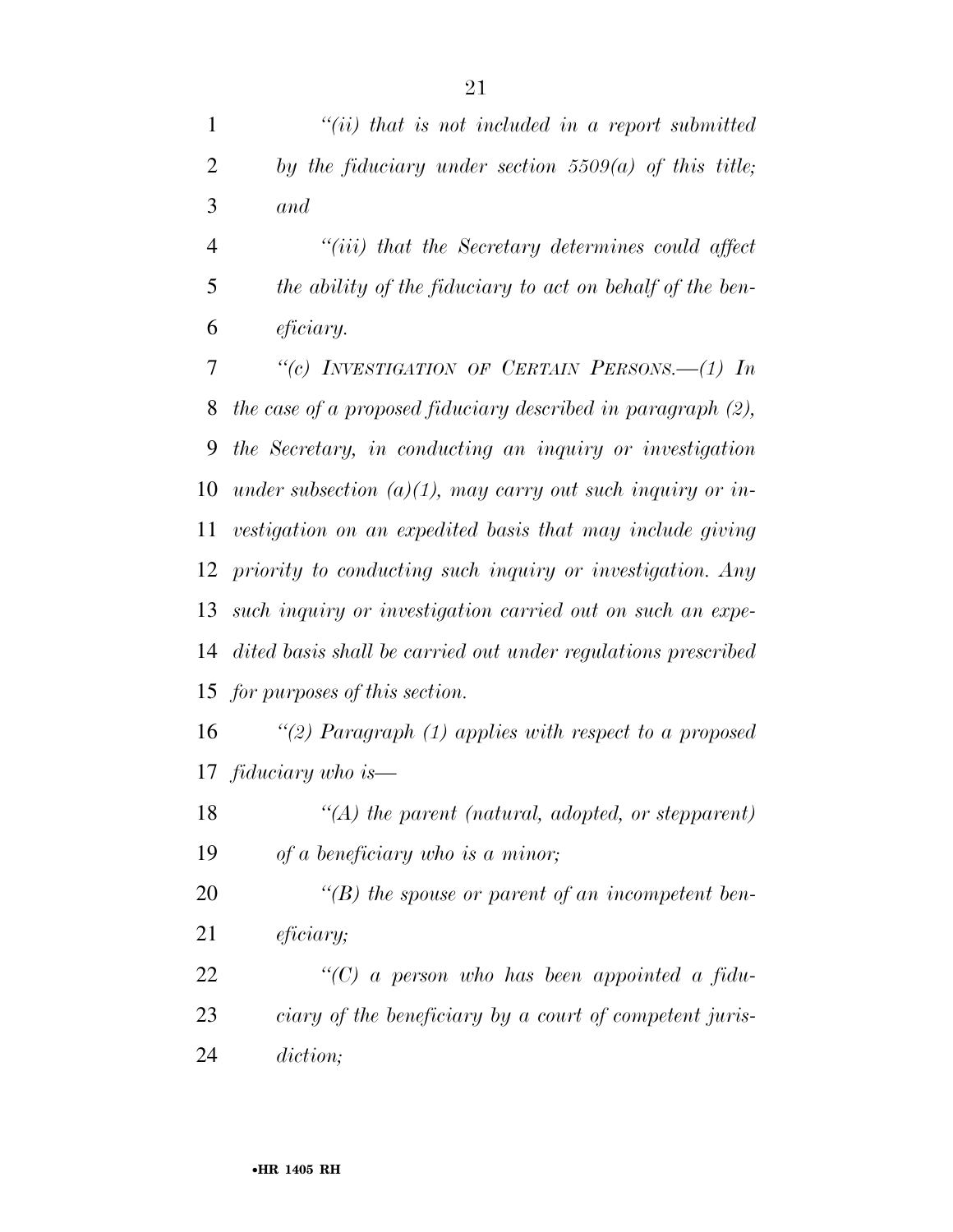| $\mathbf{1}$   | "(D) being appointed to manage an estate where              |
|----------------|-------------------------------------------------------------|
| $\overline{2}$ | the annual amount of veterans benefits to be managed        |
| 3              | by the proposed fiduciary does not exceed \$3,600, as       |
| $\overline{4}$ | adjusted pursuant to section 5312 of this title; or         |
| 5              | "(E) a person who is authorized to act on behalf            |
| 6              | of the beneficiary under a durable power of attorney.       |
| 7              | "(d) PROTECTION OF PRIVATE INFORMATION. $-(1)$ A            |
| 8              | fiduciary shall take all reasonable precautions to-         |
| 9              | $\lq (A)$ protect the private information of a bene-        |
| 10             | ficiary, including personally identifiable information;     |
| 11             | and                                                         |
| 12             | $\lq\lq(B)$ securely conducts financial transactions.       |
| 13             | "(2) A fiduciary shall notify the Secretary of any ac-      |
| 14             | tion of the fiduciary that compromises or potentially com-  |
| 15             | promises the private information of a beneficiary.          |
| 16             | "(e) POTENTIAL MISUSE OF FUNDS.—(1) If the Sec-             |
| 17             | retary has reason to believe that a fiduciary may be mis-   |
| 18             | using all or part of the benefit of a beneficiary, the Sec- |
| 19             | retary shall—                                               |
| 20             | $\lq (A)$ conduct a thorough investigation to deter-        |
| 21             | mine the veracity of such belief; and                       |
| 22             | $\lq\lq(B)$ if such veracity is established, transmit to    |
| 23             | the officials described in paragraph $(2)$ a report of      |
| 24             | such investigation.                                         |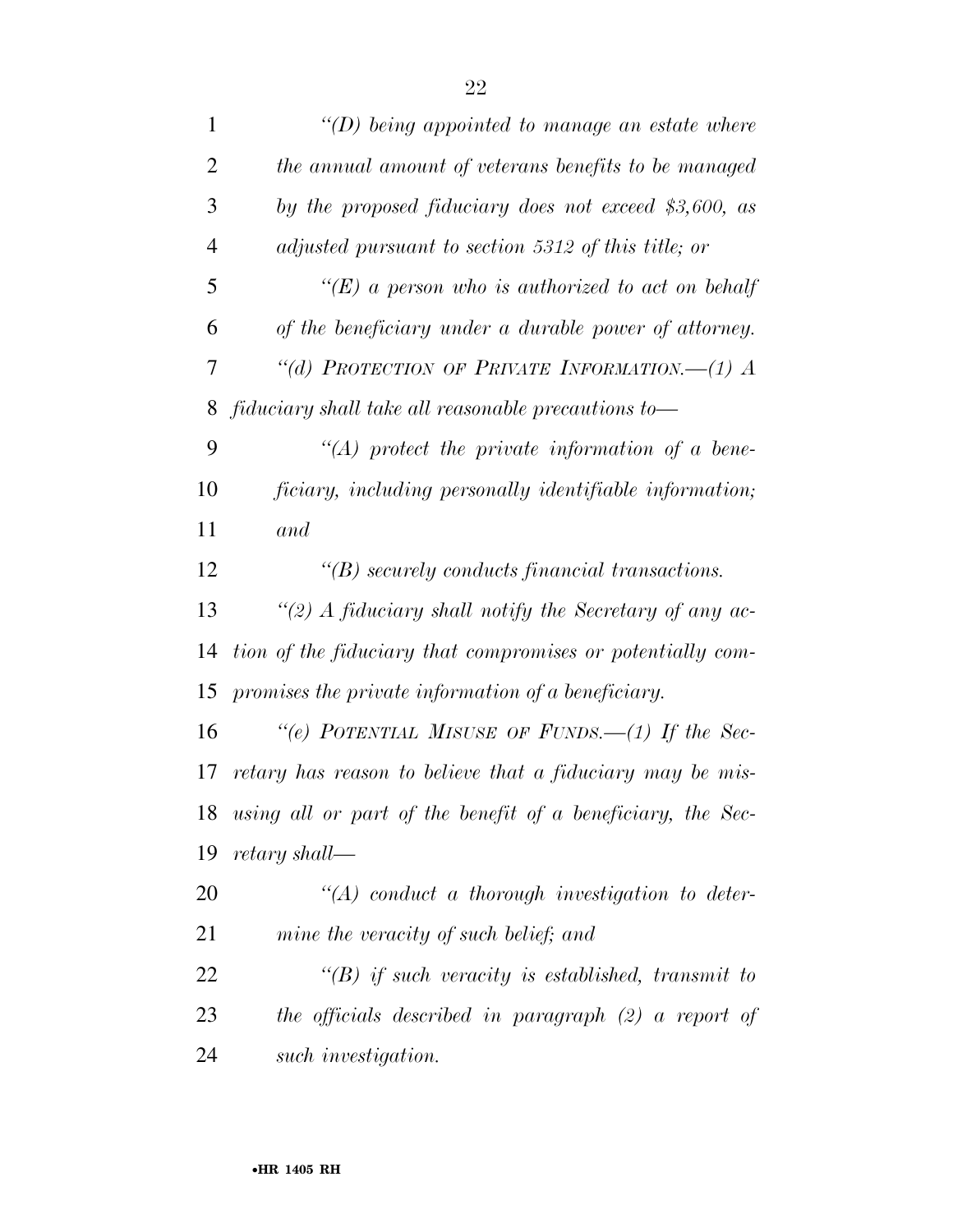*''(2) The officials described in this paragraph are the following:* 

 *''(A) The Attorney General. ''(B) Each head of a Federal department or agency that pays to a fiduciary or other person bene- fits under any law administered by such department of agency for the use and benefit of a minor, incom- petent, or other beneficiary. ''(f) BOND.—In determining whether a proposed fidu- ciary is required to furnish a bond under subsection (a)(4), the Secretary shall consider— ''(1) the existence of any familial or other per- sonal relationship between the proposed fiduciary and the beneficiary; and ''(2) the care the proposed fiduciary has taken to protect the interests of the beneficiary. ''(g) LIST OF FIDUCIARIES.—Each regional office of the Veterans Benefits Administration shall maintain a list of the following: ''(1) The name and contact information of each fiduciary, including address, telephone number, and email address.* 

 *''(2) With respect to each fiduciary described in paragraph (1)—*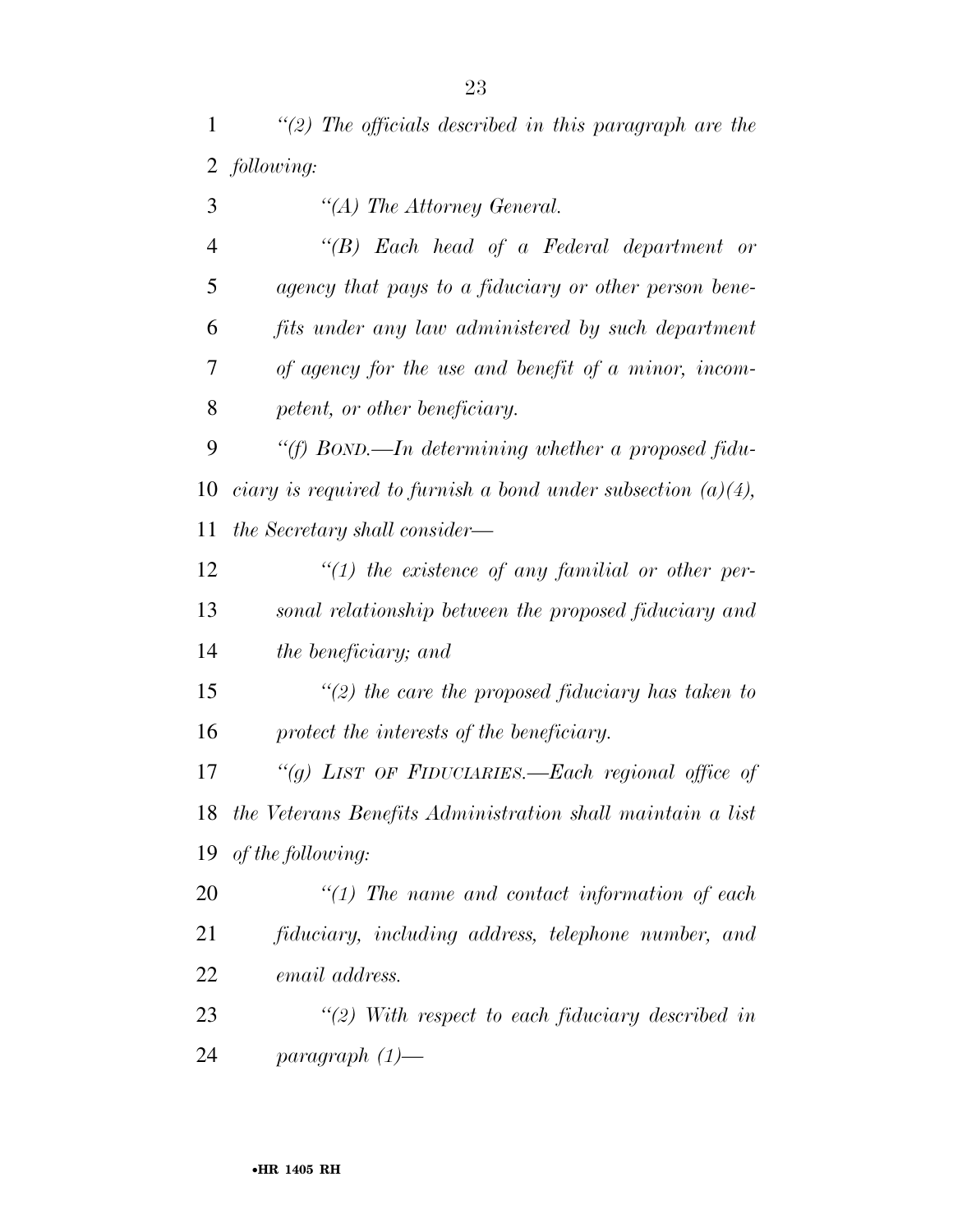| $\mathbf{1}$   | $\lq (A)$ the date of the most recent background   |
|----------------|----------------------------------------------------|
| $\overline{2}$ | check and credit check performed by the Sec-       |
| 3              | <i>retary under this section;</i>                  |
| $\overline{4}$ | $\lq\lq B$ the date that any bond was paid         |
| 5              | <i>under this section;</i>                         |
| 6              | $\lq\lq C$ the name, address, and telephone num-   |
| 7              | ber of each beneficiary the fiduciary acts on be-  |
| 8              | half of; and                                       |
| 9              | $\lq (D)$ the amount that the fiduciary controls   |
| 10             | with respect to each beneficiary described in sub- |
| 11             | paragraph $(C)$ .".                                |
| 12             | (e) ANNUAL RECEIPT OF PAYMENTS.—                   |
| 13             | $(1)$ IN GENERAL.—Section 5509 of title 38,        |
| 14             | United States Code, is amended—                    |
| 15             | $(A)$ in subsection $(a)$ —                        |
| 16             | $(i)$ by striking "may require a fidu-             |
| 17             | ciary to file a" and inserting "shall require      |
| 18             | a fiduciary to file an annual"; and                |
| 19             | $(ii)$ by adding at the end the following          |
| 20             | new sentence: "The Secretary shall transmit        |
| 21             | such annual report or accounting to the            |
| 22             | beneficiary and any legal guardian of such         |
| 23             | beneficiary.";                                     |
| 24             | $(B)$ by adding at the end the following new       |
| 25             | subsections:                                       |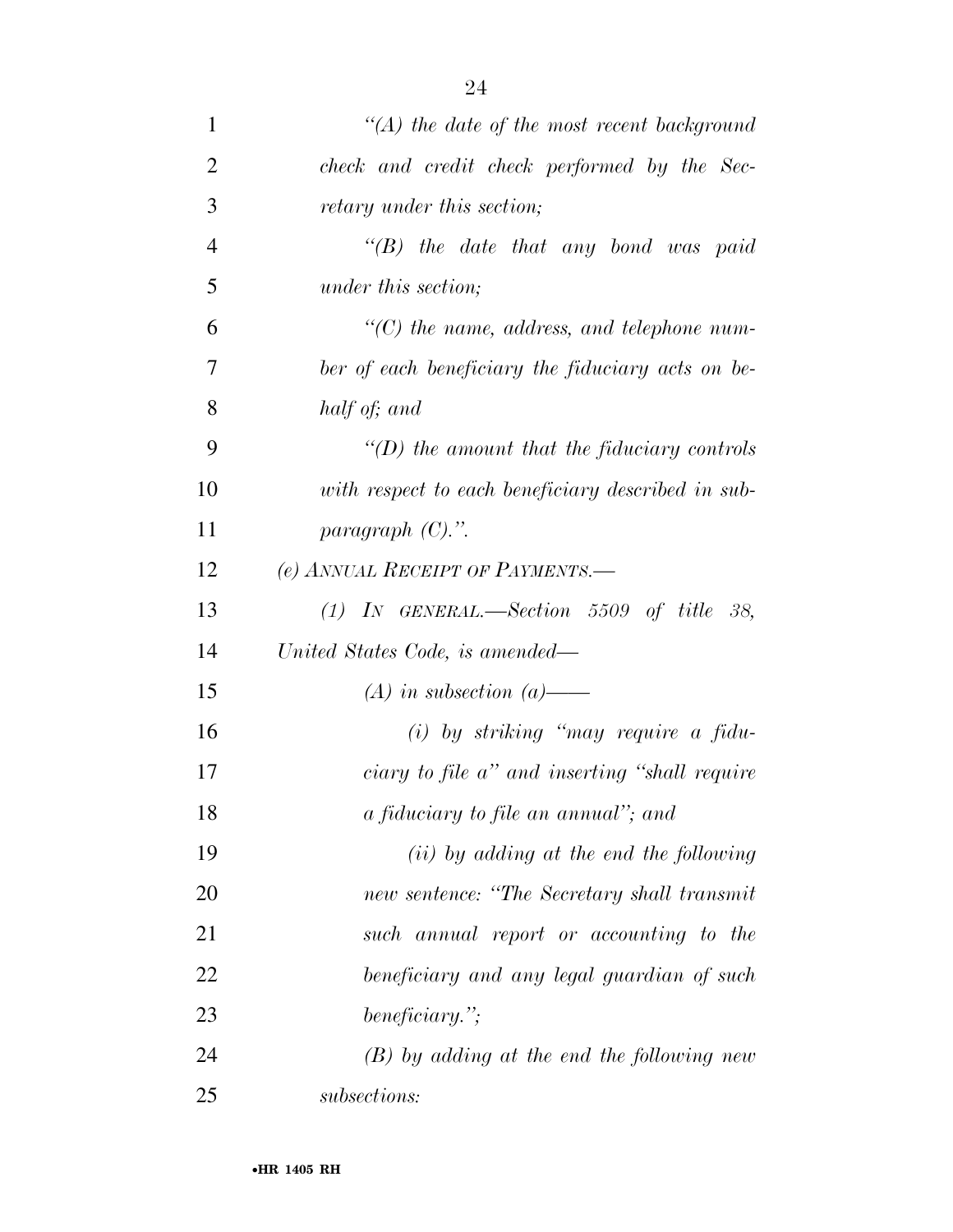| 1              | "(c) MATTERS INCLUDED.—Except as provided by              |
|----------------|-----------------------------------------------------------|
| 2              | subsection (f), an annual report or accounting under sub- |
| 3              | $section (a) shall include the following:$                |
| $\overline{4}$ | "(1) For each beneficiary that a fiduciary acts           |
| 5              | on behalf of $-$                                          |
| 6              | $\lq (A)$ the amount of the benefits of the bene-         |
| 7              | ficiary provided under any law administered by            |
| 8              | the Secretary accrued during the year, the                |
| 9              | amount spent, and the amount remaining; and               |
| 10             | $\lq\lq(B)$ if the fiduciary serves the beneficiary       |
| 11             | with respect to benefits not administered by the          |
| 12             | Secretary, an accounting of all sources of benefits       |
| 13             | or other income the fiduciary oversees for the            |
| 14             | beneficiary.                                              |
| 15             | $\lq(2)$ A list of events that occurred during the        |
| 16             | year covered by the report that could affect the ability  |
| 17             | of the fiduciary to act on behalf of the beneficiary, in- |
| 18             | cluding                                                   |
| 19             | $\lq (A)$ the fiduciary being convicted of any            |
| 20             | crime;                                                    |
| 21             | $\lq\lq B$ the fiduciary declaring bankruptcy;            |
| 22             | and                                                       |
| 23             | "(C) any judgments entered against the $fi$ -             |
| 24             | duciary.                                                  |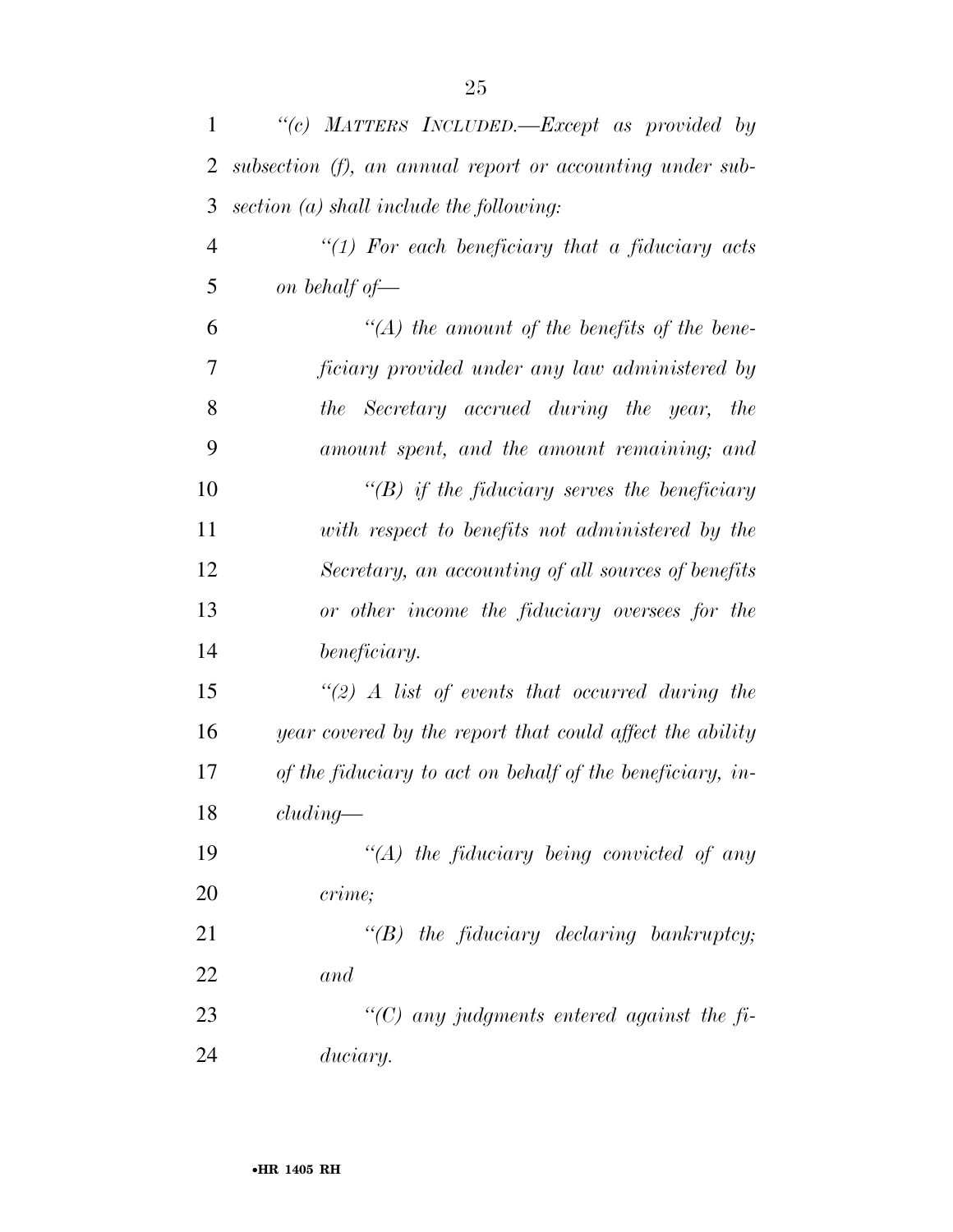*''(d) RANDOM AUDITS.—The Secretary shall annually conduct random audits of fiduciaries who receive a commis-sion pursuant to subsection 5502A(a)(1) of this title.* 

 *''(e) STATUS OF FIDUCIARY.—If a fiduciary includes in the annual report events described in subsection (c)(2), the Secretary may take appropriate action to adjust the sta- tus of the fiduciary as the Secretary determines appro- priate, including by revoking the fiduciary status of the fi-duciary.* 

 *''(f) CAREGIVERS AND CERTAIN OTHER FIDU- CIARIES.—(1)(A) In carrying out this section, the Secretary shall ensure that a caregiver fiduciary is required only to file an annual report or accounting under subsection (a) with respect to the amount of the benefits of the beneficiary provided under any law administered by the Secretary— ''(i) spent on—* 

 *''(I) food and housing for the beneficiary; and* 

 *''(II) clothing, health-related expenses, recre- ation, and other personal items for the bene-ficiary; and* 

*''(ii) saved for the beneficiary.* 

 *''(B) The Secretary shall coordinate with the Under Secretary for Benefits and the Under Secretary for Health to—*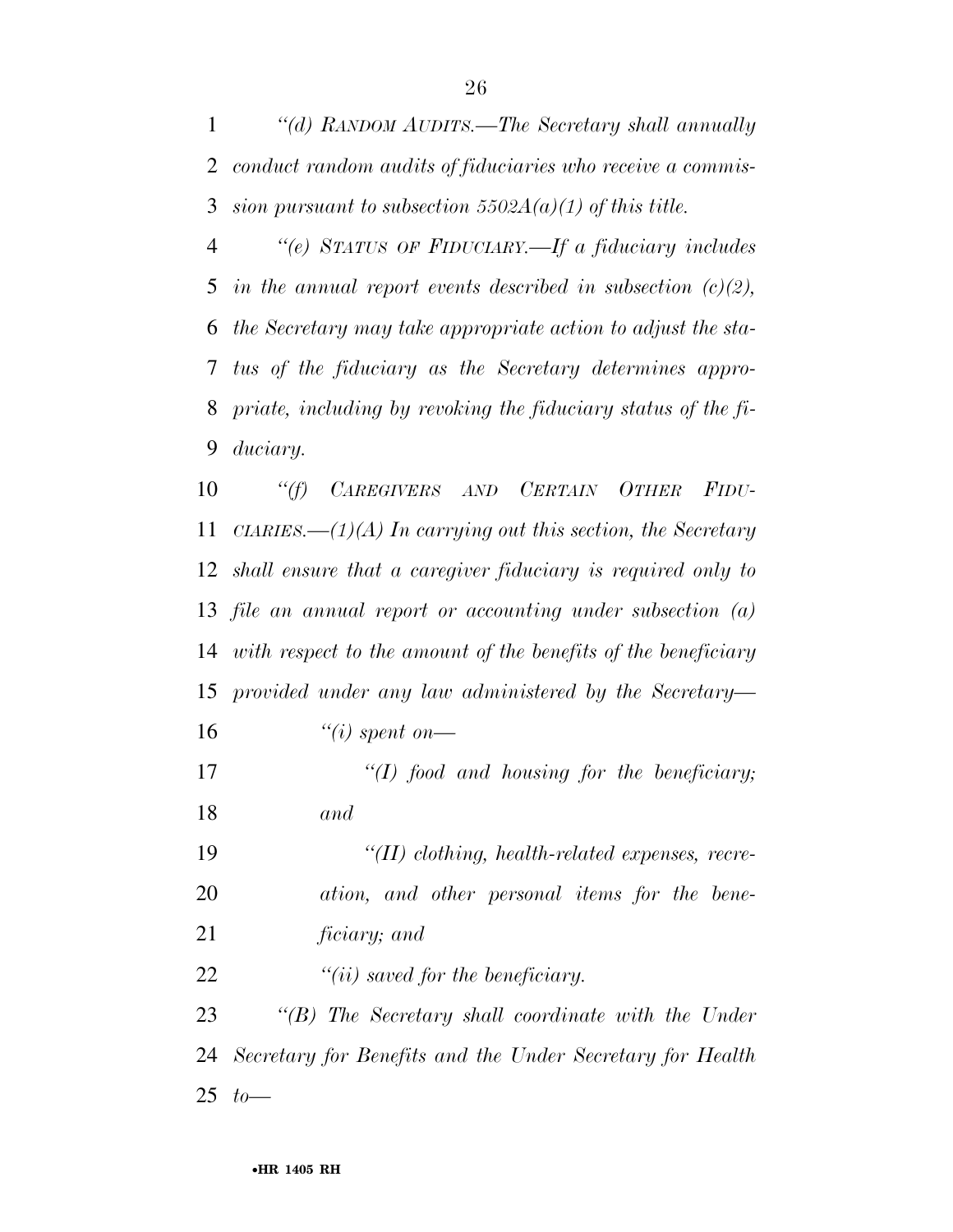| $\mathbf{1}$   | $\tilde{f}(i)$ minimize the frequency with which employ-    |
|----------------|-------------------------------------------------------------|
| $\overline{2}$ | ees of the Department visit the home of a caregiver fi-     |
| 3              | duciary and beneficiary; and                                |
| $\overline{4}$ | $``(ii)$ limit the extent of supervision by such            |
| 5              | Under Secretaries with respect to such a fiduciary          |
| 6              | and beneficiary.                                            |
| 7              | $\lq$ (C) In this paragraph, the term 'caregiver fiduciary' |
| 8              | means a fiduciary who-                                      |
| 9              | $\lq (i)$ in addition to acting as a fiduciary for a        |
| 10             | beneficiary, is approved by the Secretary to be a pro-      |
| 11             | vider of personal care services for the beneficiary         |
| 12             | under paragraph $(3)(A)(i)$ of section 1720 $G(a)$ of this  |
| 13             | title;                                                      |
| 14             | $``(ii)$ in carrying out such care services to such         |
| 15             | beneficiary, has undergone not less than four home          |
| 16             | visits under paragraph $(9)(A)$ of such section; and        |
| 17             | $``(iii)$ has not been required by the Secretary to         |
| 18             | take corrective action pursuant to paragraph $(9)(C)$       |
| 19             | of such section.                                            |
| 20             | $\lq(2)$ In carrying out this section, the Secretary may    |
| 21             | adjust the matters required under an annual report or ac-   |
| 22             | counting under subsection (a) with respect to a fiduciary   |
| 23             | whom the Secretary determines to have effectively protected |
| 24             | the interests of the beneficiary over a sustained period."; |
| 25             | and                                                         |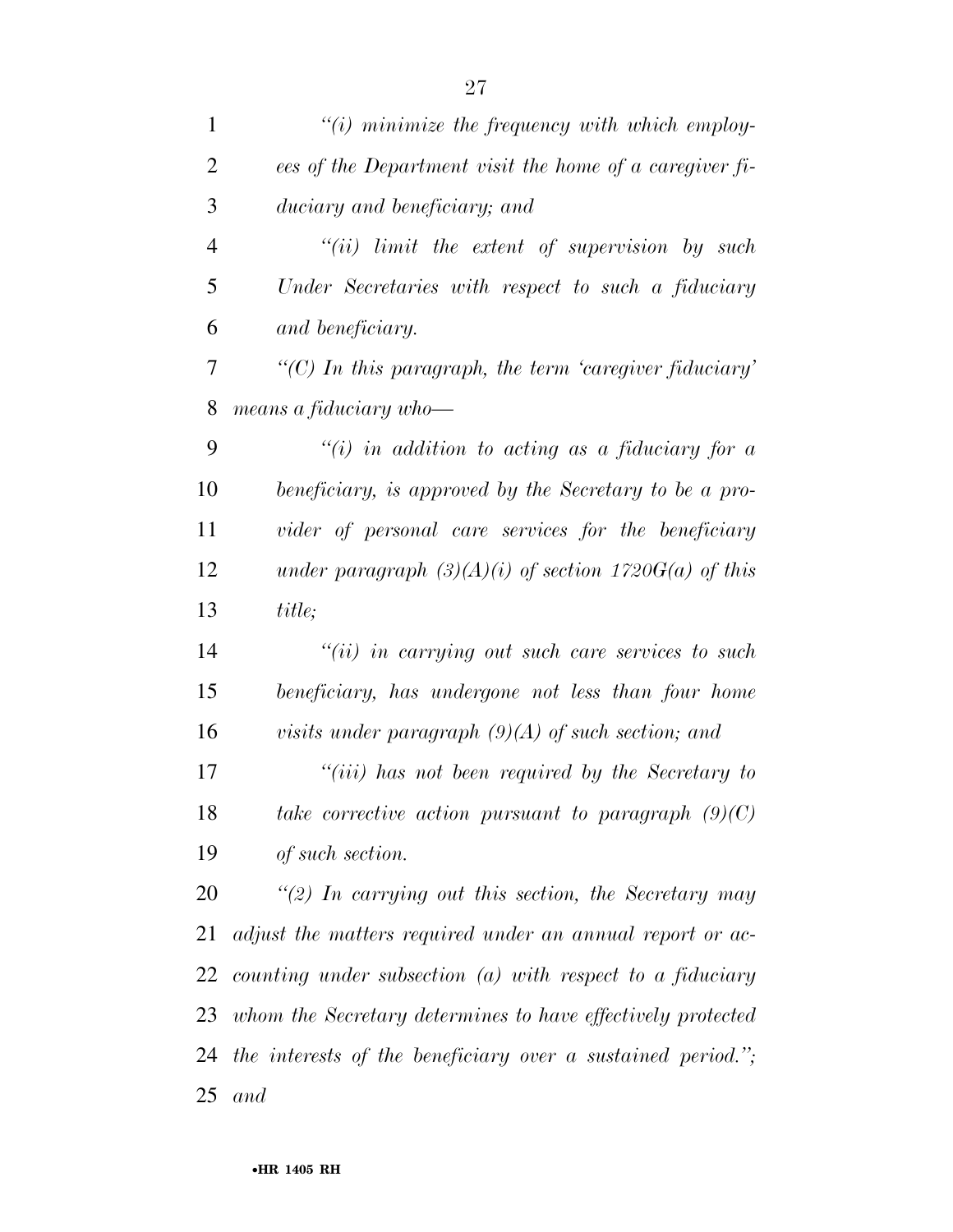*(C) by striking the section heading and in- serting the following: ''Annual reports and accountings of fiduciaries''. (2) CLERICAL AMENDMENT.—The table of sec- tions at the beginning of chapter 55 of title 38, United States Code, is amended by striking the item* 

*relating to section 5509 and inserting the following* 

*new item:* 

*''5509. Annual reports and accountings of fiduciaries.''.* 

 *(f) REPAYMENT OF MISUSED BENEFITS.—Section 6107(a)(2)(C) of title 38, United States Code, is amended by inserting before the period the following: '', including by the Secretary not acting in accordance with section 5507 of this title''.* 

 *(g) ANNUAL REPORTS.—Section 5510 of title 38, United States Code, is amended by striking ''The Secretary shall include in the Annual Benefits Report of the Veterans Benefits Administration or the Secretary's Annual Per- formance and Accountability Report'' and inserting ''Not later than July 1 of each year, the Secretary shall submit to the Committees on Veterans' Affairs of the House of Rep- resentatives and the Senate a separate report containing''. (h) REPORT.—Not later than one year after the date of the enactment of this Act, the Secretary of Veterans Af-fairs shall submit to the Committee on Veterans' Affairs of* 

•**HR 1405 RH** *the Senate and the Committee on Veterans' Affairs of the*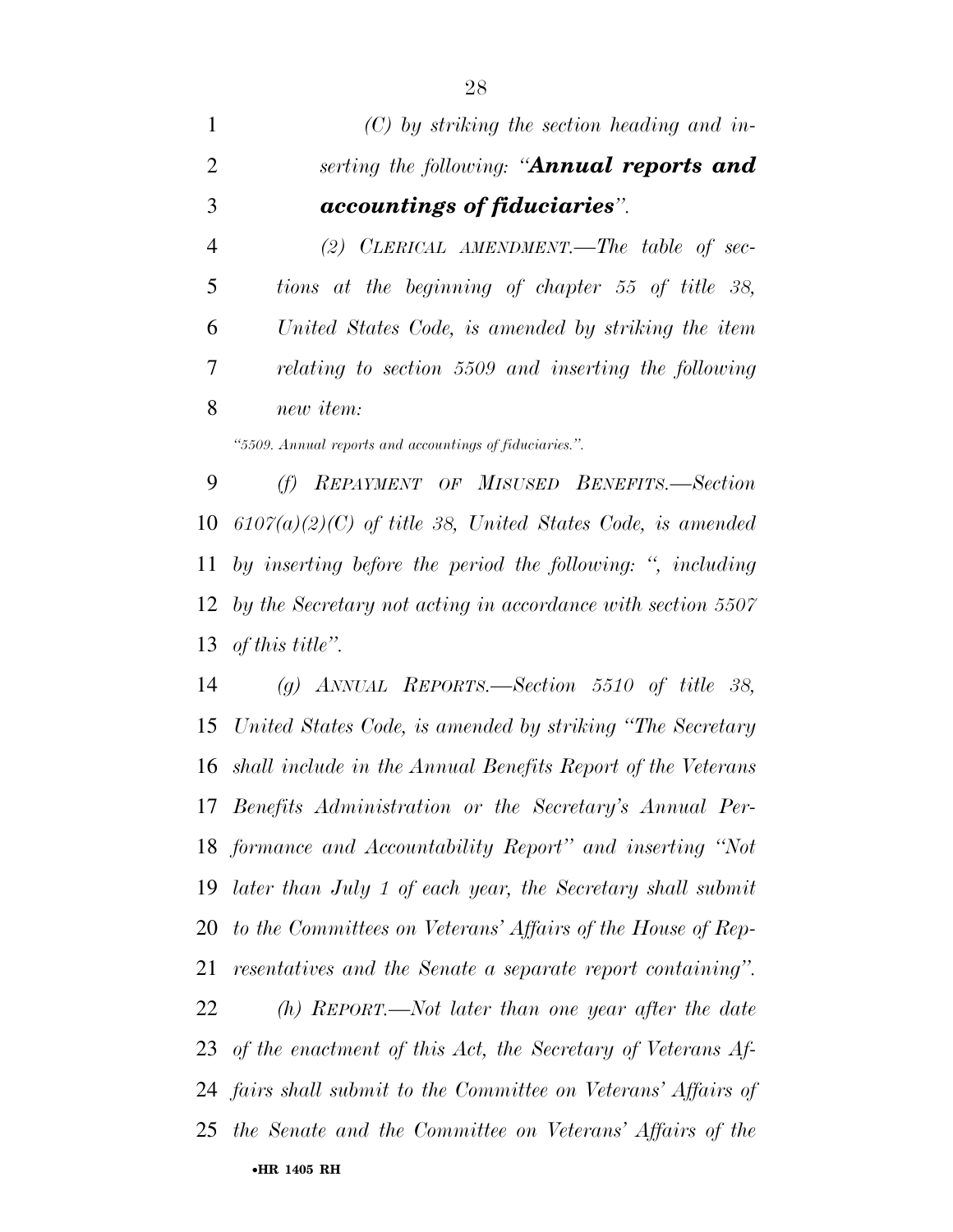*House of Representatives a comprehensive report on the im- plementation of the amendments made by this Act, includ-ing—* 

 *(1) detailed information on the establishment of new policies and procedures pursuant to such amend- ments and training provided on such policies and procedures; and* 

 *(2) a discussion of whether the Secretary should provide fiduciaries with standardized financial soft-ware to simplify reporting requirements.* 

## *SEC. 5. LIMITATION ON AWARDS AND BONUSES TO EM- PLOYEES OF DEPARTMENT OF VETERANS AF-FAIRS.*

 *For each of fiscal years 2014 through 2018, the Sec- retary of Veterans Affairs may not pay more than \$345,000,000 in awards or bonuses under chapter 45 or 53 of title 5, United States Code, or any other awards or bo-nuses authorized under such title.* 

Amend the title so as to read: ''A bill to amend title 38, United States Code, to require the Secretary of Veterans Affairs to include a notice of disagreement form in any notice of decision issued for the denial of a benefit sought, to improve the supervision of fiduciaries of veterans under the laws administered by the Secretary of Veterans Affairs, and for other purposes.''.